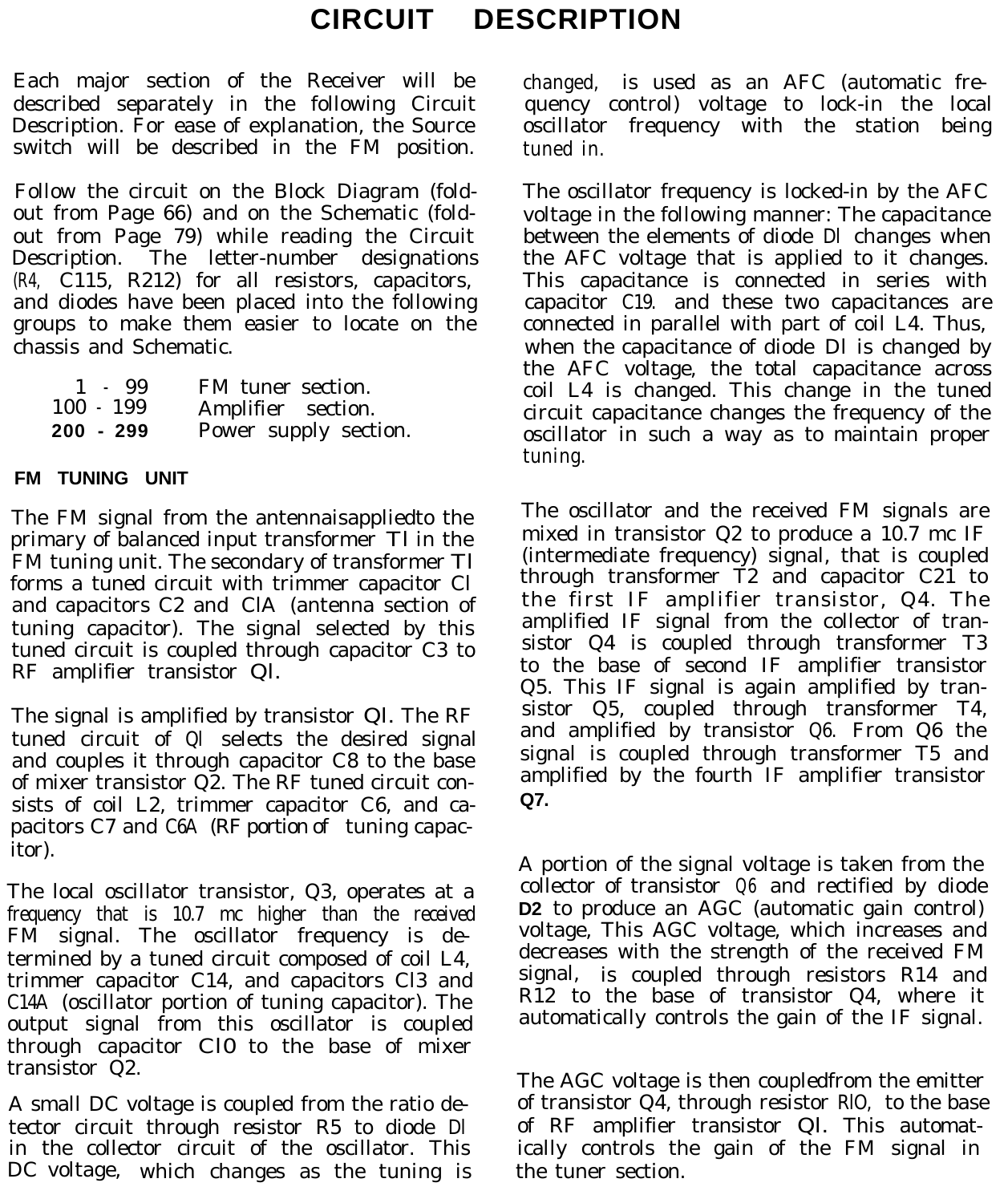

Figure 11

All, or only one of the IF amplifier stages may operate as limiters. For a very weak signal, **only** the fourth IF amplifier Q7 may be limiting, and transistors Q4, Q5, and Q6 would be amplifying the IF signal. For a very strong signal, all four IF amplifiers may be acting as limiters. This limiting action removes amplitude modulation from the FM signal. Limiting action is also provided by the self-limiting characteristics of the ratio detector circuit.

#### RATIO DETECTOR CIRCUIT

From the collector of transistor Q7, the IF signal is coupled through resistor R26 and ratio detector transformer T6 to the ratio detector circuit. This circuit, which separates the audio signal from the 10.7 mc IF signal. is shown redrawn for greater clarity and simplified in Figure 11. Transformer T6 is represented in this figure by primary coil Ll, a center tapped secondary composed of coils L2 and L3. and a third or tertiary winding. L4. L4 is just a few turns of wire tightly wrapped around the bottom of primary Ll. NOTE: In the actual circuit, choke L5 and coil L6 are also connected in series with coil L4, resistor R31, capacitor C39, and resistor R39,

Consider a separate voltage to be induced by the primary into each of the windings, L2, L3, and L4. L4, which is closely coupled to the primary introduces a voltage that is in series with both L<sub>2</sub> and L<sub>3</sub>. This voltage across L<sub>4</sub> is relatively constant in amplitude as long as the voltage across Ll does not change. (Remember, the voltage across Ll will stay relatively constant due to the limiting action of transistor Q7.)

Notice that each diode has its own separate loop through which its current flows (indicated by the arrows). Current flowing in diode D3 is controlled by the voltage induced in L2 and L4 which charges capacitor C33. The current flowing in diode D4 is controlled by the voltage induced in coils L3 and L4 which charges capacitor C34. Current flows through L4 in both directions, since this coil is common to both current loops,

The two currents flow through capacitors C33 and C34 in the same direction. Electrolytic capacitor C35 is connected across both of these capacitors through resistors R27 and R30. This large capacitor keeps the total voltage across these two capacitors from changing, thus, any amplitude changes on the IF signal are damped out by this capacitor.

The audio output signal from the ratio detector circuit is applied to the base of Q8. Note that the two loop currents are flowing in opposite directions through coil L4, resistor R31, capacitor C39, and the input resistance of Q8. At the FM IF center frequency of 10.7 mc, the diode currents are equal, thus they cancel each other out and no voltage appears across the input resistance of Q8.

When the IF frequency deviates from 10.7 mc due to FM modulation (audio signal), the current in one diode loop increases while the current in the other loop decreases. These changes are caused by a change in phase relationship in the signal current across coils L2 and L4. and L3 and L4. Now current flows through the input resistance of Q8 in the direction of the larger signal, and an output voltage is developed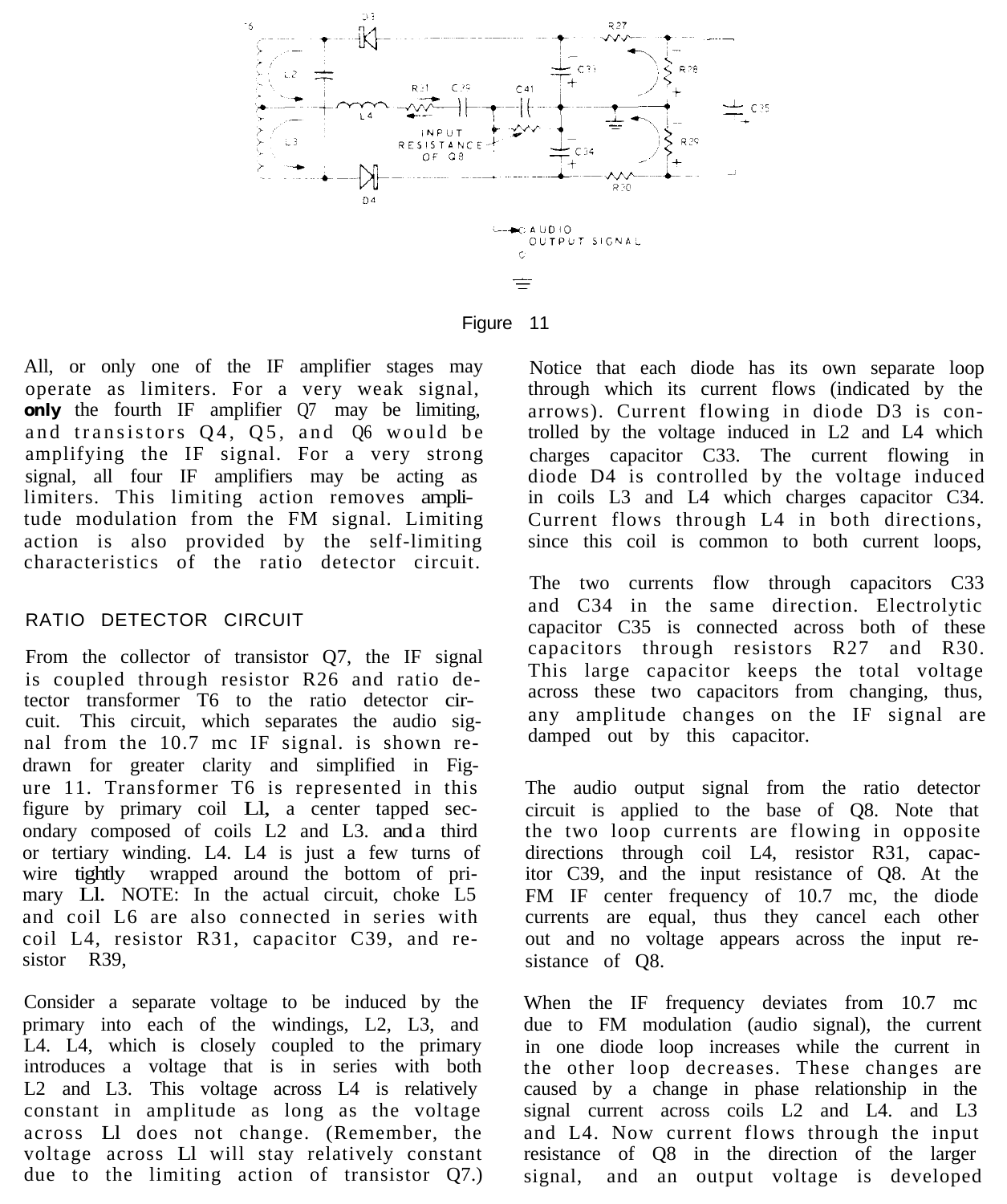

**Figure 12**

across the input resistance of Q8, The amplitude of this output voltage is determined by how far the IF frequency deviates from the center frequency of 10.7 mc. The frequency of this audio output voltage is determined by how often the frequency deviates from 10.7 mc.

The slug in the secondary of coil T6 is used to balance the ratio detector circuit. Capacitor C36 and L5 removes any remaining 10.7 mc IF signal from the audio signal. Resistors R28 and R29 are load resistors for diodes D3 and D4.

#### **FM STEREO MULTIPLEX CIRCUIT**

Figures 12A and 12B show two sample signals that might appear from the left (L) and right (R) channel microphones of a radio station that is broadcasting a stereo FM signal, The transmitting circuits then combine these signals to produce the L+R signal shown in Figure 13Aand the L-R subcarrier signal shown in Figure 13B. The L-R subcarrier signal is a suppressed carrier amplitude modulated signal on a **38** kc subcarrier, and is called the subcarrier channel.



**Figure 13**

These two signals, L+R and L-R, arc then combined with the 19 kc pilot signal shown in Figure 13C. This whole complex signal modulates the FM carrier and is then radiated from the broadcasting antenna.

Figure 14 shows the locations of the different components that modulate an FM stereo signal. The "main channel" signal is from 50 cps to 15 kc. Monaural FM tuners use only this part of the signal, and the remaining parts are attenuated by the tuners de-emphasis network,

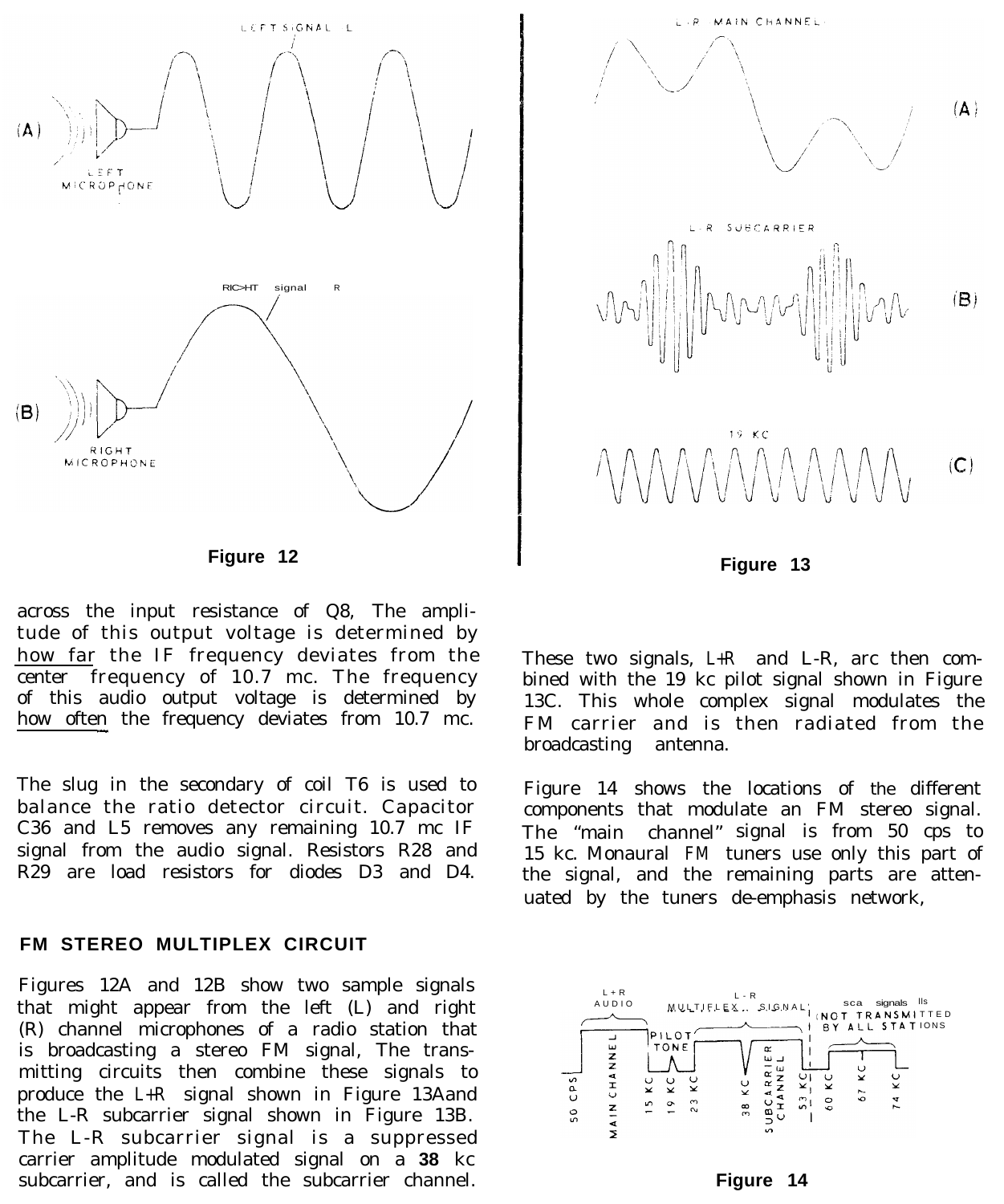A 19 kc pilot signal is transmitted to give the proper phasing for the demodulated subcarrier channel, The 38 kc subcarrier channel is AM modulated from 23 kc to 53 kc.

A second subcarrier signal is transmitted by some stations at 67 kc. This is usually a commercial music signal. This signal is called the SCA (Subsidiary Communications Authorization) channel.

The signal that is used for stereo multiplex operation is coupled from the ratio detector. through capacitor C39 and the SCA filter, to audio amplifier transistor Q8. The SCA filter, which consists of coil L6 and capacitors C4O and C41, removes the 67 kc SCA signal. These signals are not used for stereo reception.

The complete stereo multiplex signal consists of the  $(L+R)$  main channel, the  $(L-R)$  subchannel, and the 19 kc pilot signal, The complete stereo signal is amplified by transistor Q8 andcoupled through capacitor C43 to 19 kc amplifier transistor Q9. The collector circuit of transistor Q9 is tuned to 19 kc by coil L7 and capacitor C44. Phase control R43 and capacitor C45 are connected across a portion of coil L7 so the phase of the 19 kc signal can be adjusted, The 19 kc signal is then coupled to the base of the 38 kc oscillator transistor, Q10. where it locks the 38 kc oscillator in phase and frequency with the transmitted 38 kc subcarrier signal,

The 38 kc oscillator signal from transistor QIO is applied through transformer T7 to the base circuits of switching detector transistors Q11 and Q12. At the same time, the main channel (L+R) and subchannel (L-R) signals are coupled from the emitter of transistor Q9 to the emitters of transistors Qll and QI2,

When the main channel and subchannel signals are combined with the 38 kc oscillator signal in the switching detector circuit, the 38 kc carrier that was removed at the transmitter (suppressed carrier transmission) is reinserted into the stereo signal (waveform 3 on Block Diagram),

Figure 15 shows the various waveforms that are present in the switching detector circuit, Waveform 1 is the suppressed carrier steres

and main channel signal that comes from transistor Q9. Waveform 2 is the 38 kc oscillator signal that is reinserted in the stereo signal at the same phase and frequency as the original 38 kc carrier. Remember, this 38 kc oscillation was locked at the correct frequency and phase by the 19 kc pilot signal from Q9.

The actual detection process takes place in the following manner: When waveform 3 is applied to the switching detector transistors, Q12 **only** conducts on that part of the waveform that carries the L waveform, Thus, **only** the L waveform 4 appears at its output. Transistor Qll **only** conducts on the R portion of the 38 kc waveform, thus **only** the R waveform 5 appears at its output. These are the left and right signals originating at the broadcasting station.

in Figure 16, the 38 kc signal is shown superimposed on the stereo signal. At each 38 kc peak on the L waveform, Q12 conducts and Qll. is cut off. At each 38 kc peak on the R waveform, \$12 is cut off and Qll conducts. The L signal from transistor \$12, charges capacitor C54: the R signal from transistor Qll, charges capacitor C55.

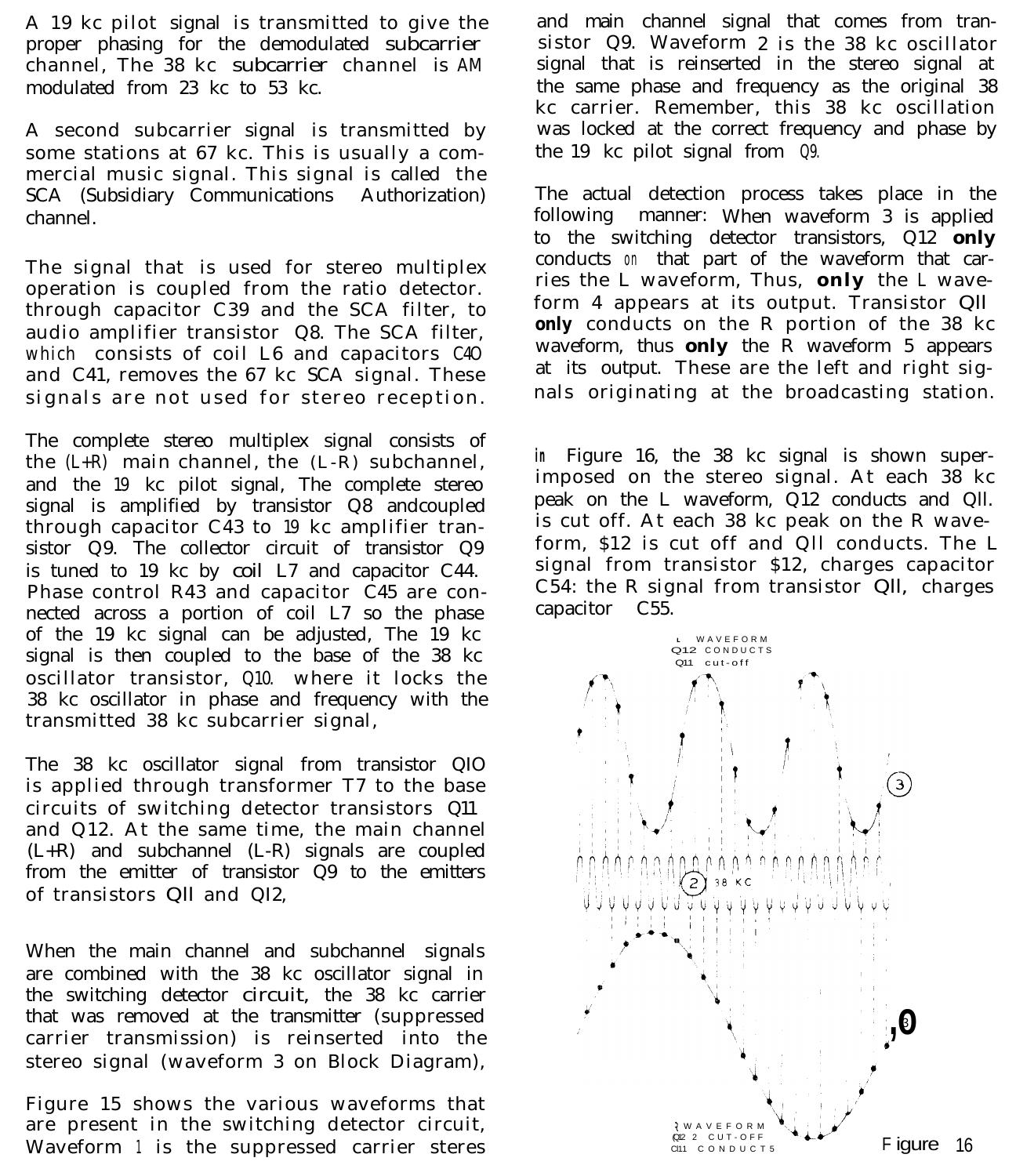



The left and right channel audio signals then are applied to individual 38 kc PEC filters that remove any remaining 38 kc signal. Proper de-emphasis of each signal is provided by the combinations of the PEC components and capacitors C57 and C58, The stereo signals are then connected to the Left and Right channel outputs.

When the Phase switch is in the "out" position, a 38 kc bandpass filter is connected into the circuit (coil L8 and capacitor C52. This circuit allows only the 38 kc subcarrier channel to pass through to transistors Qll and Q12. The phase control is used to adjust for proper phasing

between the reinserted 38 kc carrier and the 38 kc subcarrier signal, This insures maximum separation from the receiver, (The Phase control is adjusted by listening for maximum sound in the subcarrier signal: the presence of main channel sound would make this adjustment impossible.)

A small amount of the 19 kc signal is coupled from coil L7, through capacitor C38, to the base of stereo indicator amplifier transistor Q13. This 19 kc signal is only present when a stereo signal is being broadcast.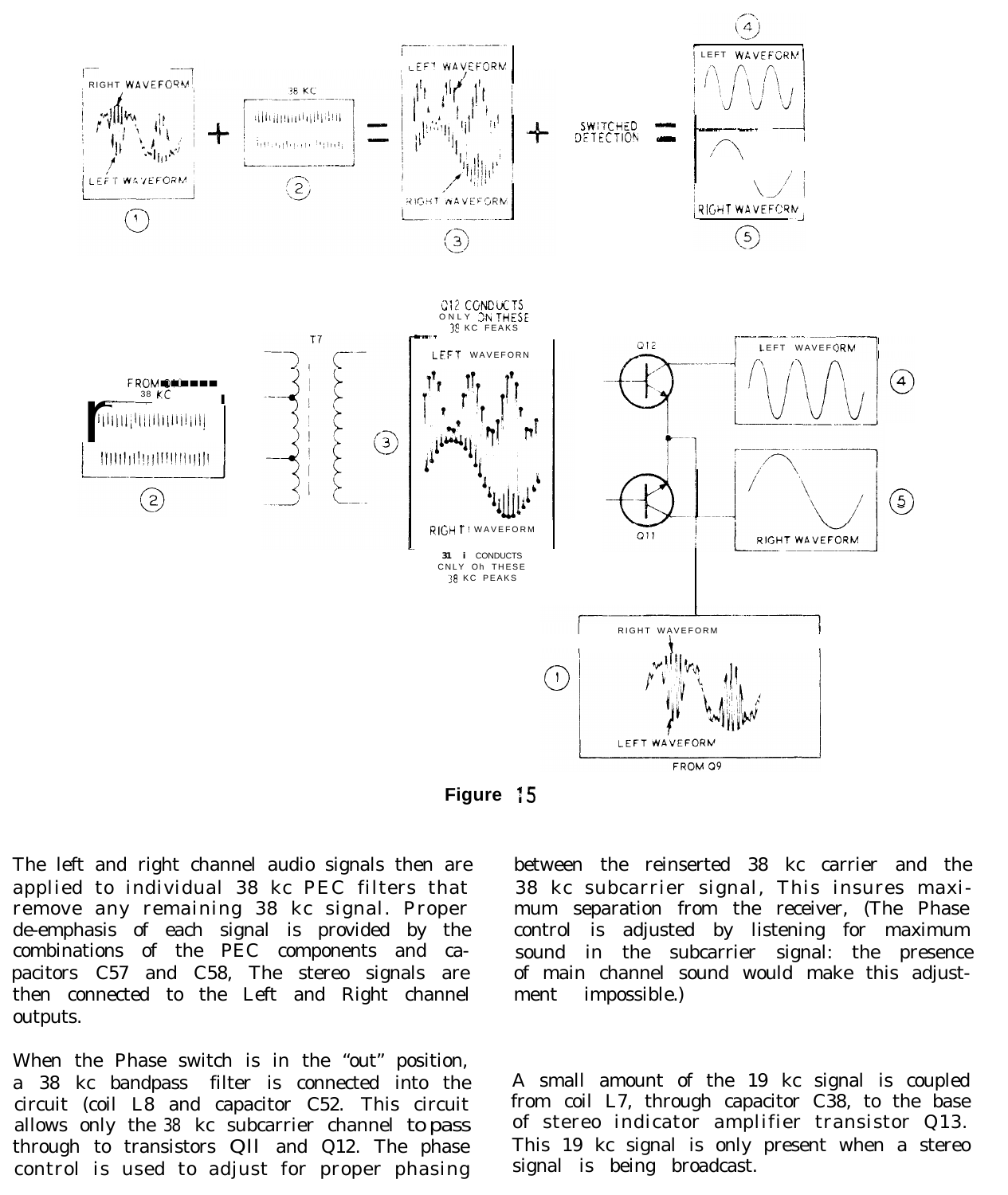Transistor Q13 does not conduct current until the positive peaks of the 19kc signal are applied to it. Then it enly conducts until the time constant of resistor R35 and capacitor C38 cause it to stop conducting. The current pulses that result are applied to transistor Q14 and amplified. These pulses, produce an average level of 6 volts across the stereo indicator lamp. This, in turn, causes the lamp to light, indicating that an FM stereo signal is being received.

#### MONOPHONIC FM OPERATION

The monophonic signal is coupled from the ratio detector circuit to the base of transistor Q8. After amplification, this signal is coupled to transistor Q9. Q9 acts only as an emitter follower since no 19 kc signal is present.

The monophonic signal is then coupled through capacitor C52 to the emitters of transistor Q11 and Q12. No oscillator signal is coupled to transistors Qll and Q12, since the 38 kc oscillator circuit is disabled by the Source switch.

Transistors Qll and Q12 will conduct when no 38 kc signal is applied to their bases. Then the same monophonic signal is present at the collectors of transistors Qll and Q12. These signals are then coupled through the de-emphasis circuits to the Left and Right channel outputs,

#### LEFT CHANNEL AMPLIFIER

**The** complete amplifier section of the Receiver consists of a left channel amplifier and a right channel amplifier, The left and right amplifiers are identical; therefore, in order to simplifv this description, only the left channel amplifier will be discussed,

The FM signal from the FM tuner section is applied through resistor R105 and Source switch contacts  $6$  and  $3$  to the base of transistor Q1. Resistor R111 1S used to provide the proper load impedance for the phono cartridge. 'Transistor Ql operates as a highgain low-noise amplifier to increase the level of the incoming signal,

The amplified signal from the collector of Ql is applied directly to the 'base of transistor Q3. Transistor Q3 amplifies the signal again. DC feedback is applied from the emitter of  $Q3$  to the base of Ql through resistor R117. From the collector of Q3, for Phone operation, a portion of the signal is applied through a frequency selective network. which corisists of capacitors Cl05 and ClO9, resistor Rl25, and the Source switch. This network provides RIAA equalization,

The equalized signal from the collector of Q3 is applied through capacitor Cl07 to Volume control R129. The amount of signal required to produce the desired listening level is tapped off by the slider portion of the Volume control, This signal voltage is applied through the Bass and Treble control circuits to the base of amplifier transistor Q5.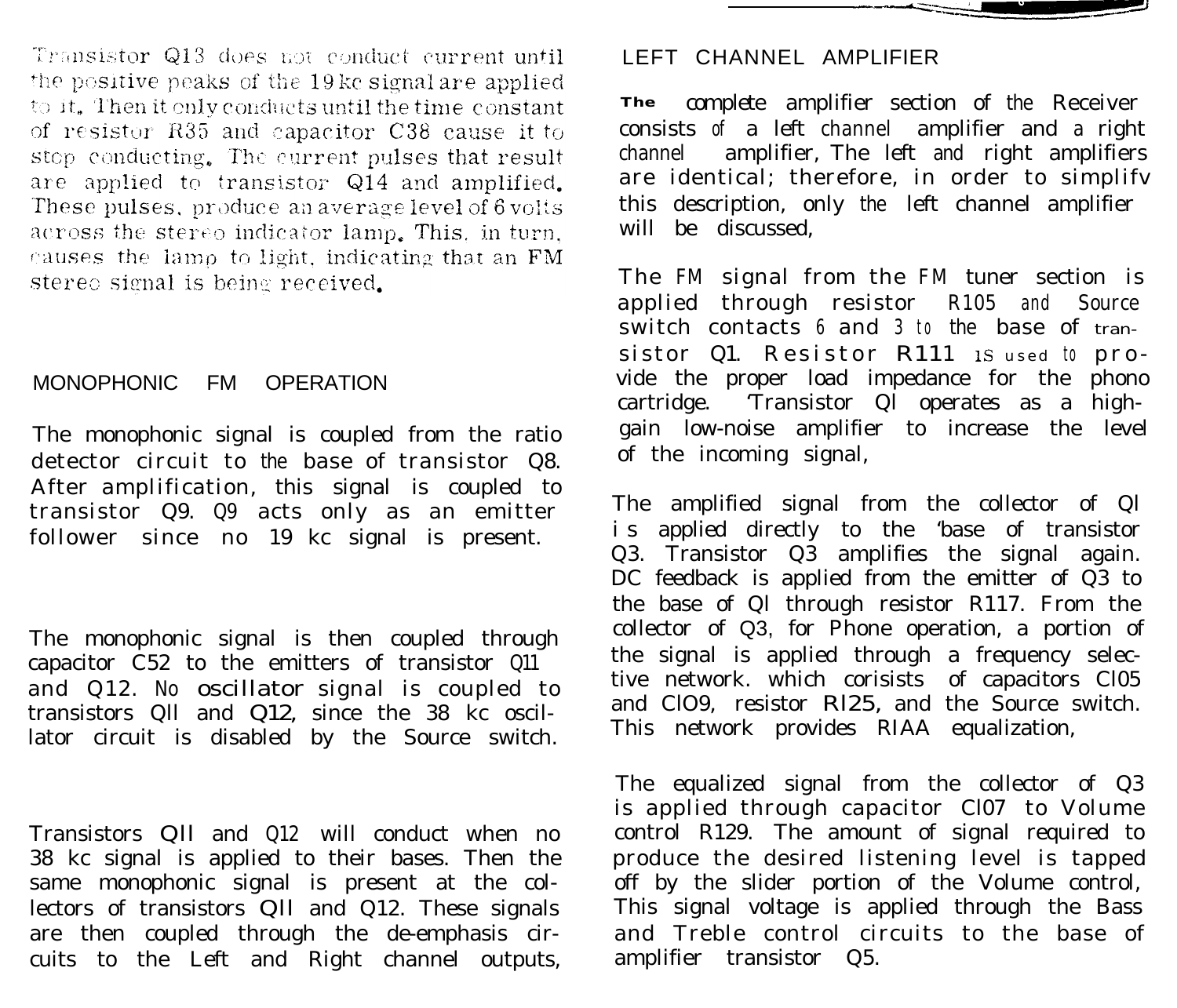The signal from Cl07 is also applied through isolation resistors R181 and R183 to the Tape Cutput jack.

Transistor Q5 further amplifies the signal. A small portion of the signal from the collector of Q5 is applied as feedback through capacitor Cl17 and part of the tone control network to the base of Q5. The output signal from the collector of Q5 is coupled through capacitor C119 and resistor R149 to the base of transistor Q7. Transistors Q7 and Q9 are direct-coupled amplifiers which further amplify the signal. The amplified signal from the collector of Q9 is coupled through capacitor Cl25 to the base of driver transistor Qll.

The amplified signal from the collector of Qll is applied to the bases of the output transistors, Q13 and Q15. Diode DlOl determines the AB operating point of the output transistors, eliminates crossover distortion, and also provides temperature stability.

Transistors Q13 and Ql5 are connected as a push-pull output stage. The output signal from this stage is applied through capacitor C129 and the switch contacts on the rear of the Bass control to the speakers. The output signal is also applied across a voltage divider network made up of resistors R173 and R175, The voltage divider applies a portion of the signal through resistor R151 and capacitor Cl21 as overall negative feedback to the base of transistor Q7. If a stereo headphone set is plugged into the

Phone jack, the signal is applied to the headphones. The speaker can be disconnected using the switch on the Bass control.

#### **POWER SUPPLY**

The fused transformer-operated power supply uses four silicon diodes, 0200 through D203, in a bridge rectifier circuit. Capacitor C201 filters the supply voltage for the power output stages. Resistor R201 and capacitor C202 provide the supply voltage for the stereo indicator lamp.

An electronic filter, consisting of transistor QlOO, resistors R205, R206, and R207, and capacitor C205, provide filtering for preamplifier transistors, Q3, Q4, Q5, and Q6. The final filtering for high-gain low-noise preamplifiers **Q1** and **Q2,** is accomplished by resistor R208 and capacitor C207.

The supply voltage for the Tuner section is obtained through resistors R201 and R202. Capacitors C202 and C203, provide filtering.

The DC voltage for the pilot lamps is obtained from the junction of diodes D200 and D202. Dropping resistor R200 lowers the voltage to the proper lamp operating voltage. The switched AC socket and the primary of the power transformer are activated by the On-Off switch. The unswitched AC socket is connected directly across the line and supplies power continuously.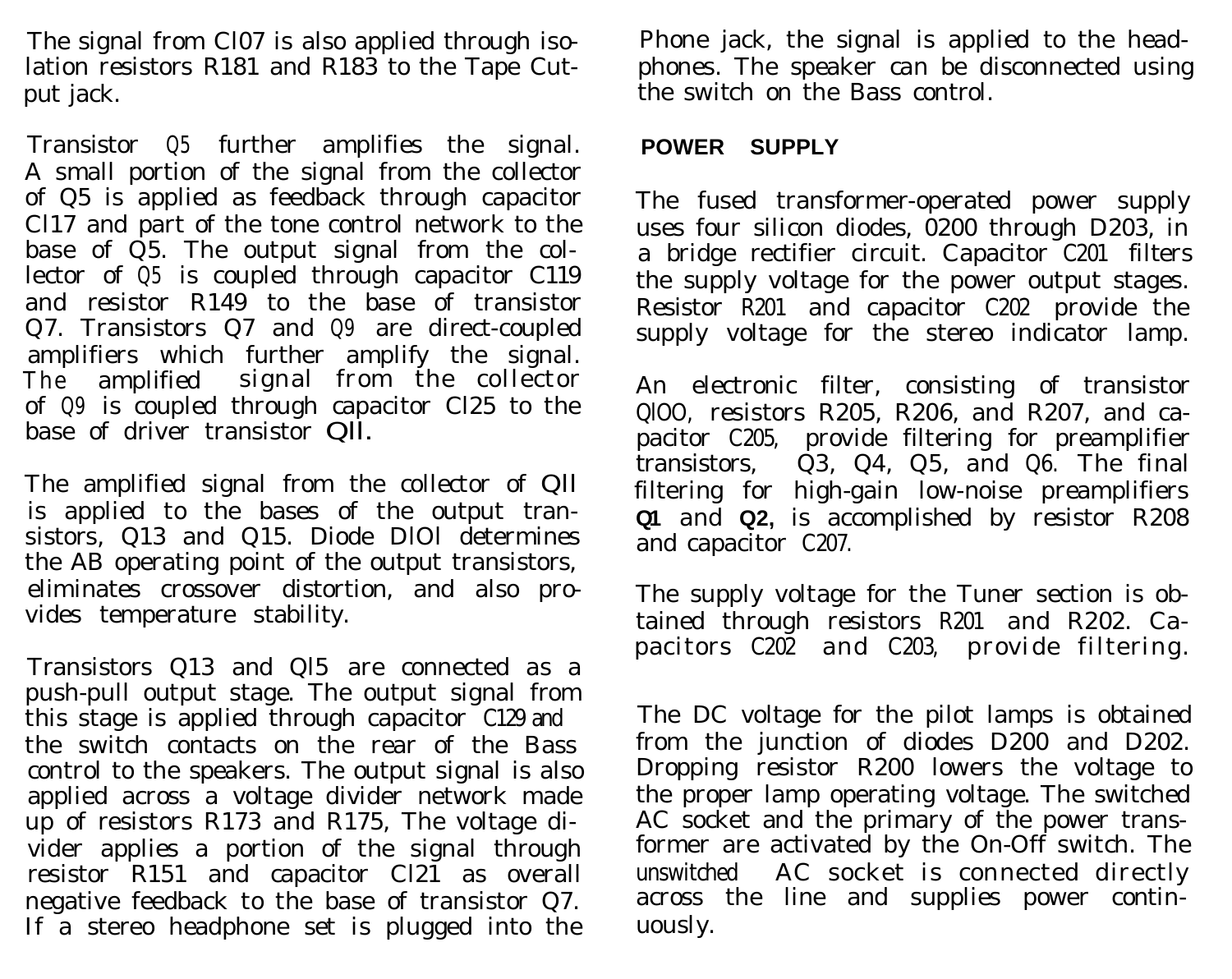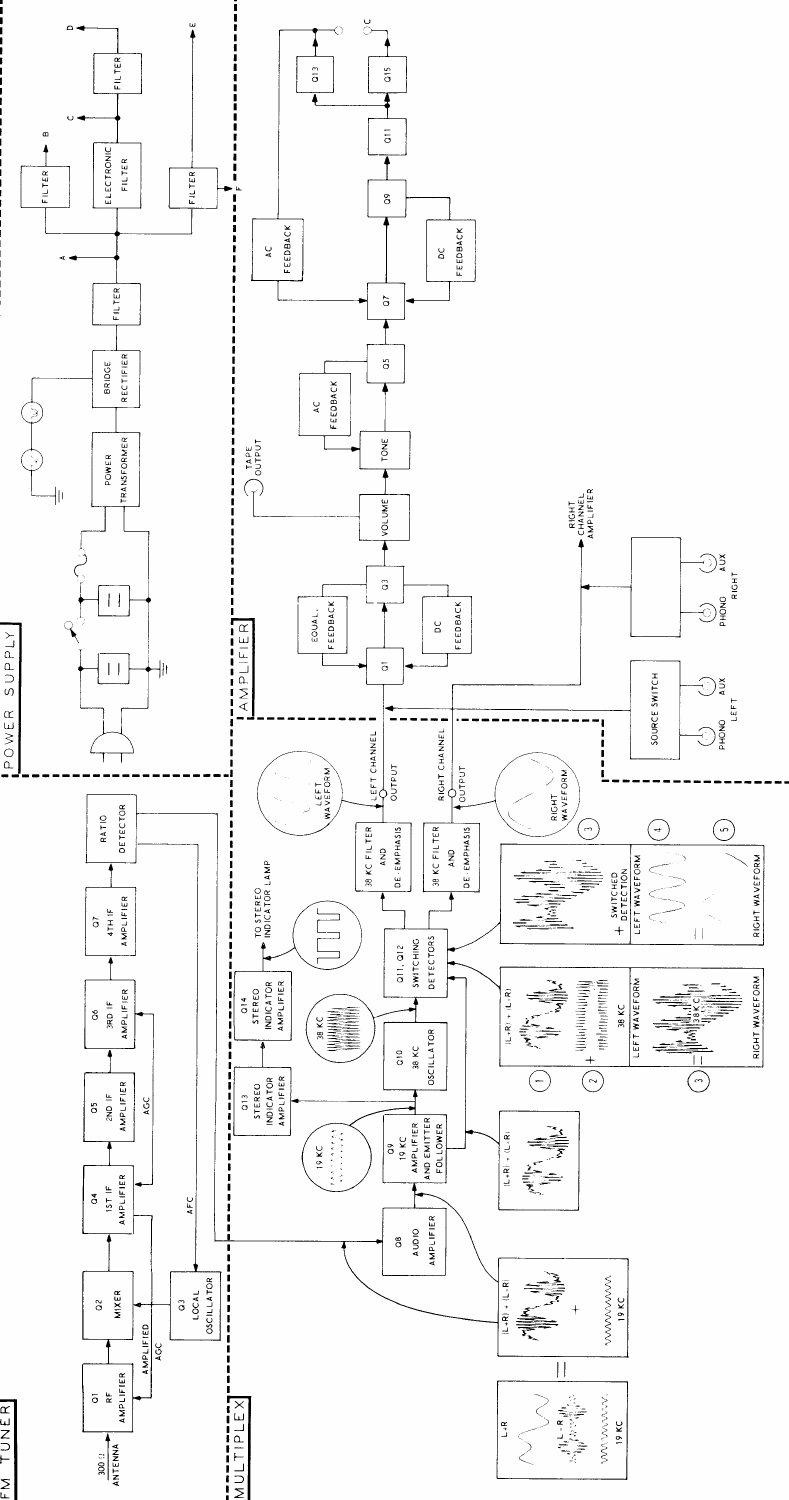Shielded cables, terminated in standard phono plugs, should be used to connect all signal sources to the input sockets of your Receiver. The following information gives the correct input connections for the various types of signal sources.

#### **Phmo Input**

For magnetic or variable reluctance phono cartridges.

#### **A uxil iary Input**

For use with most high level signal sources such as a television receiver or tape recorders with preamplifier output. A record changer or a turntable equipped with a crystal or ceramic stereo cartridge may also be connected to the AUX INPUTS. However, the BASS control should be turned up in order to compensate for the low frequency losses when using these cartridges.

#### **Ground Terminal**

In some cases the mechanism of a turntable or a changer is not connected to the audio cable shield, To reduce hum in these cases. a separate ground wire should be connected from the turntable to this ground terminal.

#### TAPE OUTPUT

When connecting this Amplifier to a tape recorder, the high level input of the recorder should be used, This input is sometimes called High Level, Radio, or Line Input. AT NO TIME SHOULD A TAPE RECORDER BE CONNECTED TO THE AMPLIFIERSPEAKERCONNECTIONS, as serious damage could result to the Receiver.

#### **AC OUTLETS**

#### **Switched AC Outlet**

For supplying power to devices such as record changers, which may then be controlled by the On-Off switch on the Amplifier.

#### **Normal** AC Outlet

For supplying power to devices such as record changers or tape decks. which may be damaged if power is removed without turning off the mechanism.

#### **INPUT CONNECTIONS** SPEAKER CONNECTIONS

- $($  ) If your left speaker has a lug marked "corn  $\blacksquare$ mon. " or C, connect a wire from this lug to the COM (common) connecting screw of the LEFT SPEAKER output terminal, If your left speaker lugs are not marked, connect a wire from either of these lugs to the LEFT SPEAKER output term inal.
- ( ) Connect the other left speaker wire to the other LEFT SPEAKER connecting screw.
- ( ) If your right speaker has a lug marked "common, " or C, connect a wire from this lug to the COM (common) connecting screw of the RIGHT SPEAKER output terminal. If your right speaker lugs are not marked, connect a wire from either of these lugs to the RIGHT SPEAKER output terminal.
- ( ) Connect the other right speaker wire to the other RIGHT SPEAKER connecting screw.

#### **Speaker Phasing**

NOTE: If the **"conmon"** lugs of your left and right speakers were marked, this phasing procedure can be disregarded: the connections made in the preceding; steps provided proper phasing for your speakers.

The two speakers should be connected so that they are "in-phase." "In-phase" means that both speaker cones move in the same direction at the same time. when driven by identical signals. If multiple-speaker systems are used, phasing refers to the low-frequency speaker in each system.)

Speaker phasing can be determined easily in the following manner: Disconnect both phono input cables, and set the SOURCE switch to the PHONO  $(M)$  input. Introduce a hum in both channels by inserting a length of bare wire or a screwdriver in one of the empty input sockets: then advance the VCLUME controls until a hum is heard.

Place the speakers side by side, Note the loudness of the hum when you stand directly in front of and between the speakers. Now interchange the two speaker wires **on** one channel. When the loudest hum is heard the speakers are in phase.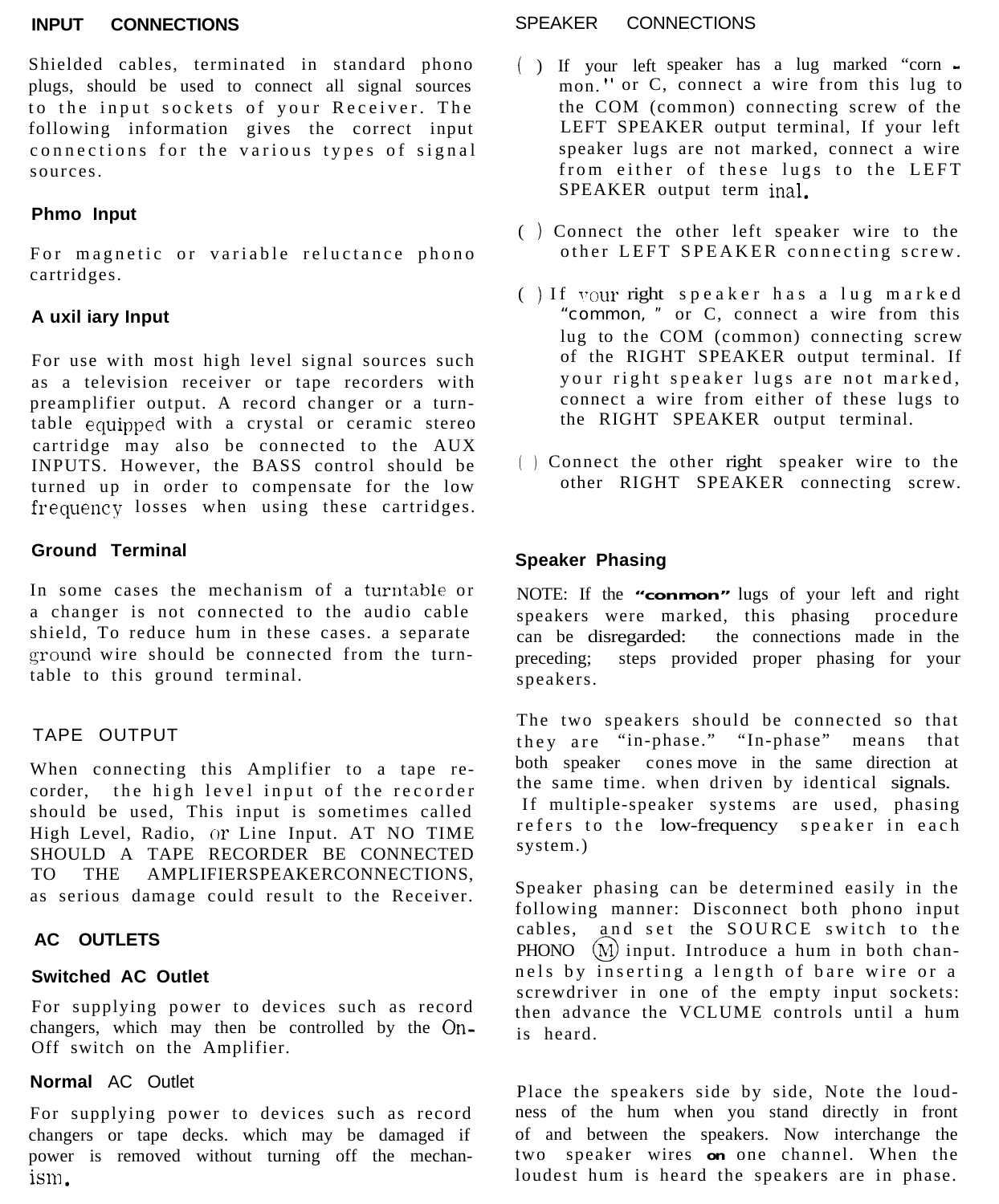Generally, for stereo listeninq, the two speakers should be spaced four to eight feet apart. They should be placed along a wall either facirg straight ahead or "firing in" slightly toward each other's axis. The optimum positiors can best be determined by experiment. A great deal depends upon the size and acoustics of the room and **upon** the high frequency dispersion characteristics of the speakers. Identical speakers or speaker systems are recommended.

Correct speaker spacing also depends to some extent upon the listener<sup>'</sup> s positiori and distance from the speaker s, In othe r words,if the listening position is restricted to one that is relatively close to the speakers, some improvement could probably be obtained by moving the speakers closer together.

Remember that stereophonic reproductim is striving to recreate, as accurately in position as possible, not onlv the sounds that originate at the "right" or left", but also those near the center. Best results will be obtained if you experiment with speaker and listening positions: this will help you arrive at the best set of conditions for your installation,

#### Stereo Headphone Jack

A set of stereo headphones can be plugged directly into this jack. The external speakers are disconnected when the switch on the BASS control is pulled out, Program material can be tape recorded bv plugging the high level input of the tape recorder into this jack.

Figure 8 shows a type of plug that can be installed on the end of a stereo headphone or tape recorder cable. The tip of the plug connects to the right channel of the jack.



Figure 8

#### Speaker Placement **INDOOR ANTENNAS**

Several types of indoor TV and FM antennas are available that will provide satisfactory mono FM operation of the Receiver in strong signal areas, or from strong local stations. For stereo FM however, an outdoor antenna should be used.

A simple folded dipole antenna can be made as shown in Figure 9, from standard 300  $\Omega$  twin lead. This antenna can be placed on the rear of a large cabinet or nailed or stapled to a piece of wood to reinforce it. Best reception will be obtained from the stations that are broadside to this ant enna. Weakest reception will occur with those stations that face the ends of the ant ema.



Figure 9

#### OUTDOOR ANTENNAS

To receive weaker stations, or in weak signal areas, an outdoor antenna will be necessary. BEST RECEPTION FOR STEREO FM WILL OCCUR WITH A COMMERCIAL FM CUTDOOR ANTENNA. A VHF TV antenna can also be used as an FM antenna, since FM stations are actually located between  $TV$  channels 6 and  $7$ .

Do not connect a TV antenna to both the TV set and the Receiver at the same time, unless a TV antenna coupler is used, or a weak and distorted signal may occur in both units. Pad type couplers are not.' recommended because large amounts of signal are lost iii them, Use a preamplifier type of coupler ins toad, where there is no loss of signal.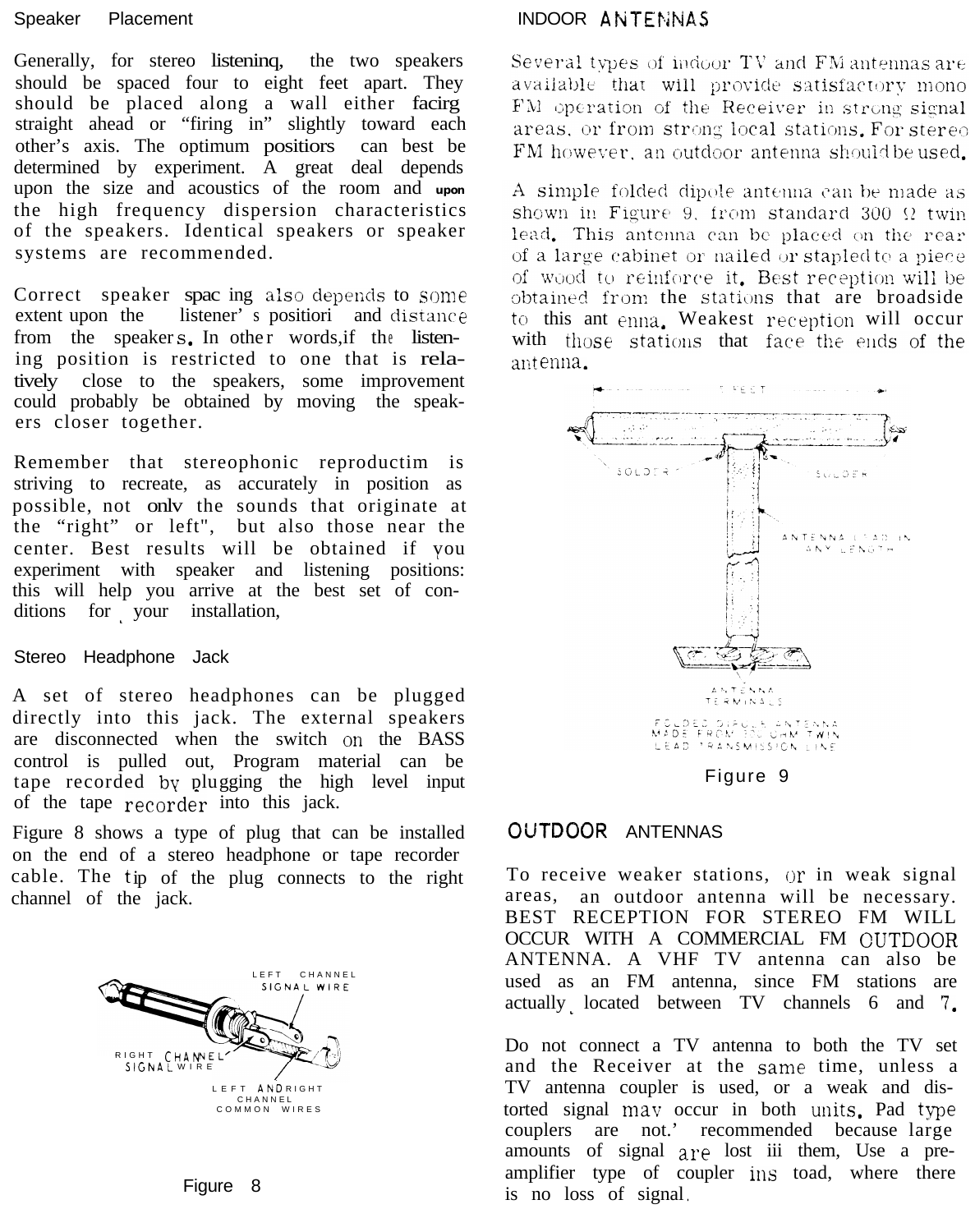Refer to Figure 10 for the location of the front panel controls.

#### SOURCE SWITCH

NOTE: This is a three wafer switch: it allows the inputs of both channels to be selected simu1t aneously. It also turns the 38 kc oscillator off when inputs other then stereo FM are used,

When the SOURCE switch is in one of the monophonic  $M$  positions. the input signals from both the left and right channels will be combined and heard in both the left and right speakers, In the stereo S positions, all signals from the left Channel Inputs will be heard only in the left speaker, and all Right Channel signals will be heard only in the right speaker,

In the m onophoni(: M FM position, the same signal is present at the Left and Right output sockets. In the stereo S FM position (when tuned to a station that is broadcasting stereo), one channel signal is heard in the left speaker and the other channel signal is heard in the right speaker,

NOTE: The S FM pssition should only be used when a station is broadcasting stereo; otherwise, subchannel noise may be heard on regular FM programs. Also, noise may be heard from stations that broadcast a Subsidiary Communications Authorization SCA signal.

### VOLUME

The dual-concentric clutched VOLUME control allows the listening level of each channel to be adjusted simultaneously or individually, Maximum volume is obtained when the knobs are rotated fully clockwise.

### BASS CONTROL AND SPEAKER ON-OFF SWITCH

The BASS control is of dual-tandem construction. The low frequency response is simultaneouslv varied by the samk amount in both channels, Flat response is obtained when the knob is at approximately 12 o'clock, Clockwise rotation produces boost, and counterclockwise rotation produces cut of the low frequencies. Pulling the control knob out, disconnects the speakers and allows private listening with headphones.

### TREBLE CONTROL AND POWER ON-OFF **SWITCH**

The TREBLE control is of dual-tandem construction, The total response is simultaneously varied by the same amount in both channels. Flat response is obtained when the knob is at approximately 12 o'clock. Clockwise rotation produces boost, and counterclockwise rotation produces cut of the high frequencies.

The On-Off switch is located on the TREBLE control, Pull the TREBLE control knob out to turn the Receiver ON, and push the knob in to turn it OFF.

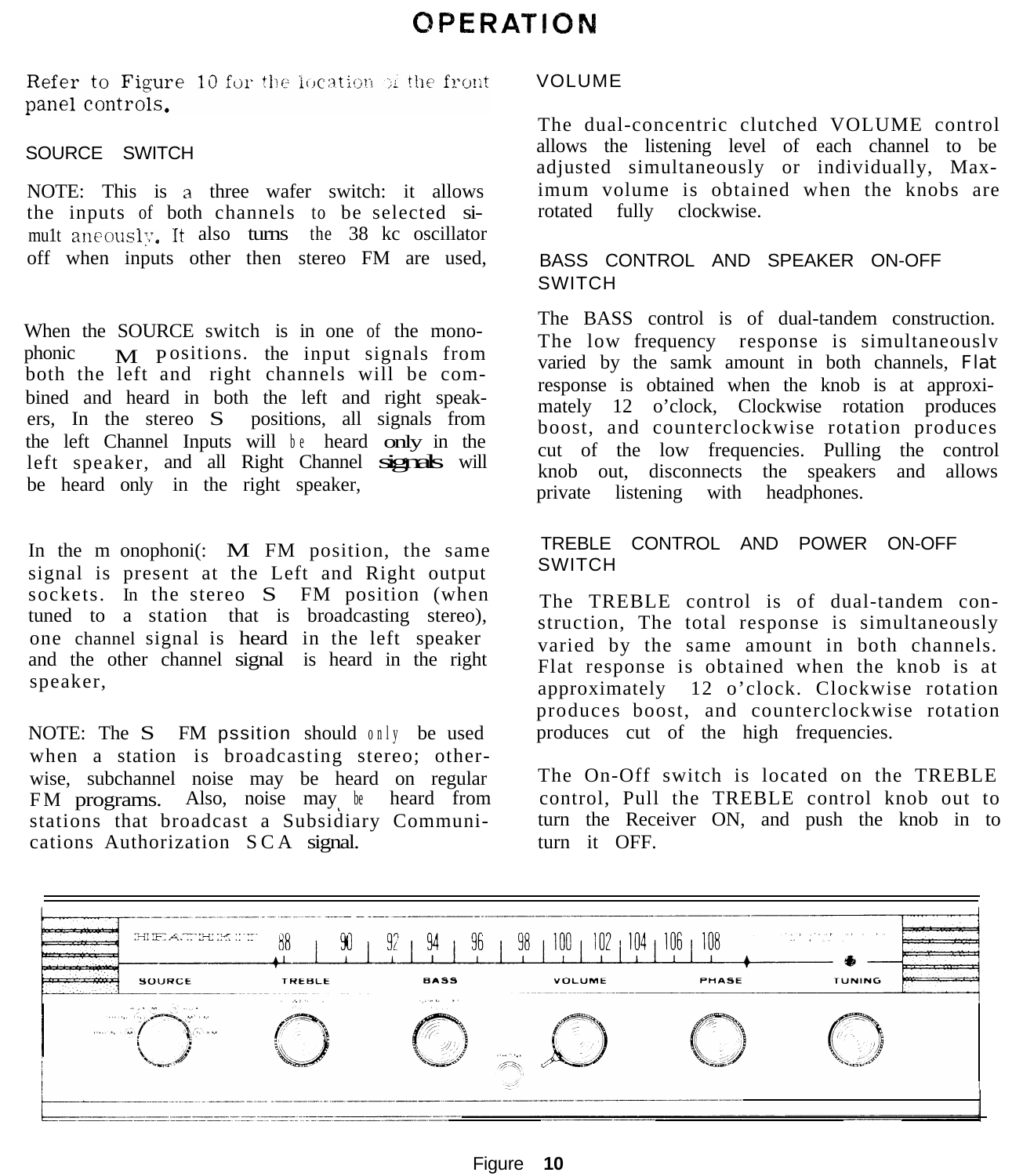This control changes the dial setting and tunes in the desired station.

#### STEREO INDICATOR LAMP

This indicator will light with a steady glow when an FM station that is broadcasting a stereo signal is tuned in. if the SOURCE switch is in the  $\overline{S}$  FM,  $\overline{M}$  FM,  $\overline{S}$  AUX, or  $\overline{M}$  AUX positions. Note that in some cases it may flicker on and off due to the noise between stations, It may also light for short periods of time on stations that use a "Commercial Killer" signal. This signal eliminates the commercials from the music that these stations sell to business establishments.

#### PHASE CONTROL AND SWITCH

This control and switch is only used when tuned to a station that is broadcasting an FM stereo signal. The SOURCE switch must be set at the  $(S)$  FM position. When you tune to different stations, the Phase control will produce maximum stereo separation by correcting any transmitted phase errors.

To set the PHASE control, pull the knob out to activate the switch, and adjust the control in either direction for the loudest output signal. Then push the knob back in without disturbing the control setting,

### TUNING HOW TO GET THE MOST OUT OF YOUR RECEIVER

Use the following procedure to get the greatest possible enjoyment out of this high quality Stereo Receiver, The Receiver should be connected to good quality speakers. The speakers should be placed far enough apart to provide good stereo separation: approximately 4 to 8 feet.

Set the SOURCE switch to the  $(S)$  FM position,

Tune in a station that is broadcasting stereo, as indicated by a steady glow of the stereo indicator lamp.

Pull out the PHASE control knob and adjust this control in either direction for the loudest output. Then push the knob back in without disturbing the setting of this control.

NOTE: The Phase control adjusts the phase of the  $38$  kc reinserted carrier. It may be necessary to readjust this control when tuning to another station, to correct transmitted phase errors and obtain maximum stereo separation.

Set the SOURCE switch to the  $(M)$  FM position.

Adjust the volume controls to produce an equal sound levelfromeach speaker at the desired listening level.

To receive monophonic FM programs, always set the SOURCE switch to the  $(M)$  FM position. This will produce the best signal-tonoise ratio,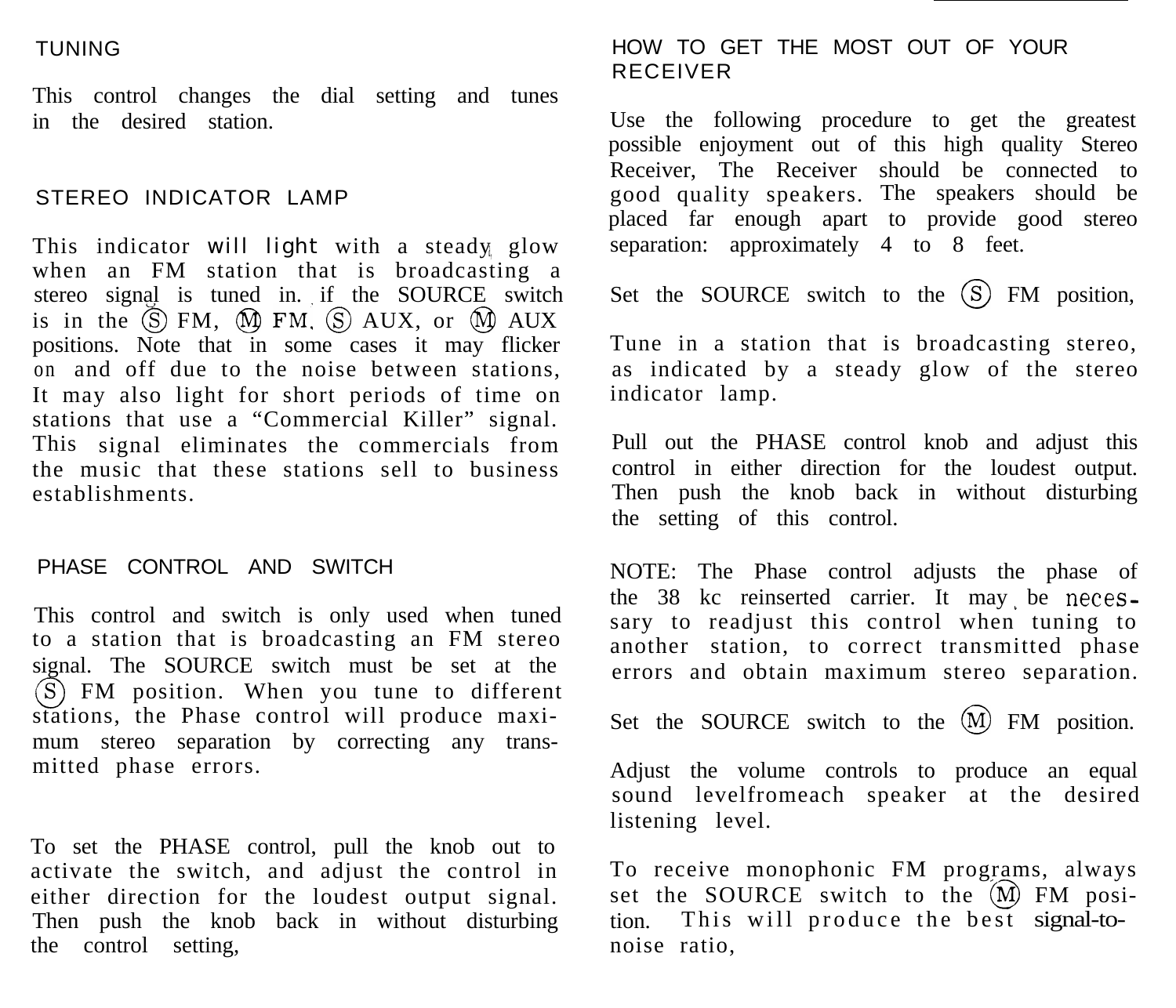# **ALIGNMENT WITH INSTRUMENTS**

This alignment procedure requires the use of the anglument procedure requires the use of ( ) Set the Receiver controls as follows:<br>test equipment. It should only be performed by those who have instrument alignment exper - SOURCE switch to  $\overline{M}$  FM. ience.

### **IF ALIGNMENT**

Equipment needed: A high impedance input DC VTVM, and an RF generator that is accurate at 10.7 mc, A Heathkit VTVM and the Heathkit FM0-1 Test Oscillator, or their equivalents, may be used,

PHASE switch pushed in. TUNING to low frequency end of dial,

Refer to Figures **4** and 5 (fold-out from Page 65) for coil, transformer, and TP (test point) locations. Complete the adjustments given in the Alignment Chart below.

|                                                                                                 | RF GI GENERATOR                |                                                                                                     | <b>VTVM</b>     | ADJUS <sub>1</sub>                                                          |                     |  |
|-------------------------------------------------------------------------------------------------|--------------------------------|-----------------------------------------------------------------------------------------------------|-----------------|-----------------------------------------------------------------------------|---------------------|--|
| <b>PREPARATION</b>                                                                              | Connect<br>To                  | Frequency<br>And<br>output                                                                          | Connect<br>To   | Transformer                                                                 | For VTVM<br>Reading |  |
|                                                                                                 | Antenna<br>input<br>terminals. | 10. 7 mc (without<br>Set<br>modulation).<br>generator output<br>for 2 volts on<br>VTVM.             | TP1             | Bottom slug<br>of T6                                                        |                     |  |
| Connect a jumper<br>wire between<br>points X and Y<br>on the FM-<br>Multiplex<br>circuit board. |                                | 10. 7 mc (without)<br>modulation). Re -<br>duce generator<br>output to maintain<br>2 volts on VTVM. | TP1             | Top and bottom<br>slugs of T5                                               | Maximum<br>reading. |  |
|                                                                                                 |                                |                                                                                                     |                 | Top and bottom<br>slugs of T4                                               |                     |  |
|                                                                                                 |                                |                                                                                                     |                 | Top and bottom<br>slugs of T3                                               |                     |  |
|                                                                                                 |                                |                                                                                                     |                 | Top and bottom<br>slugs of T2                                               |                     |  |
|                                                                                                 |                                |                                                                                                     |                 | Repeat each step<br>above until no<br>further improve-<br>ment is obtained. |                     |  |
|                                                                                                 |                                |                                                                                                     | TP <sub>2</sub> | Top slug of<br>T <sub>6</sub>                                               |                     |  |
| Remove<br>jumper<br>wire from between<br>points X and Y.                                        | Antenna<br>input<br>terminals. | 10. 7 mc without<br>modulation.                                                                     | TP <sub>2</sub> | If necessary,<br>readjust top<br>slug of T6.                                | Zero<br>reading.    |  |

### **IF ALIGNMENT CHART**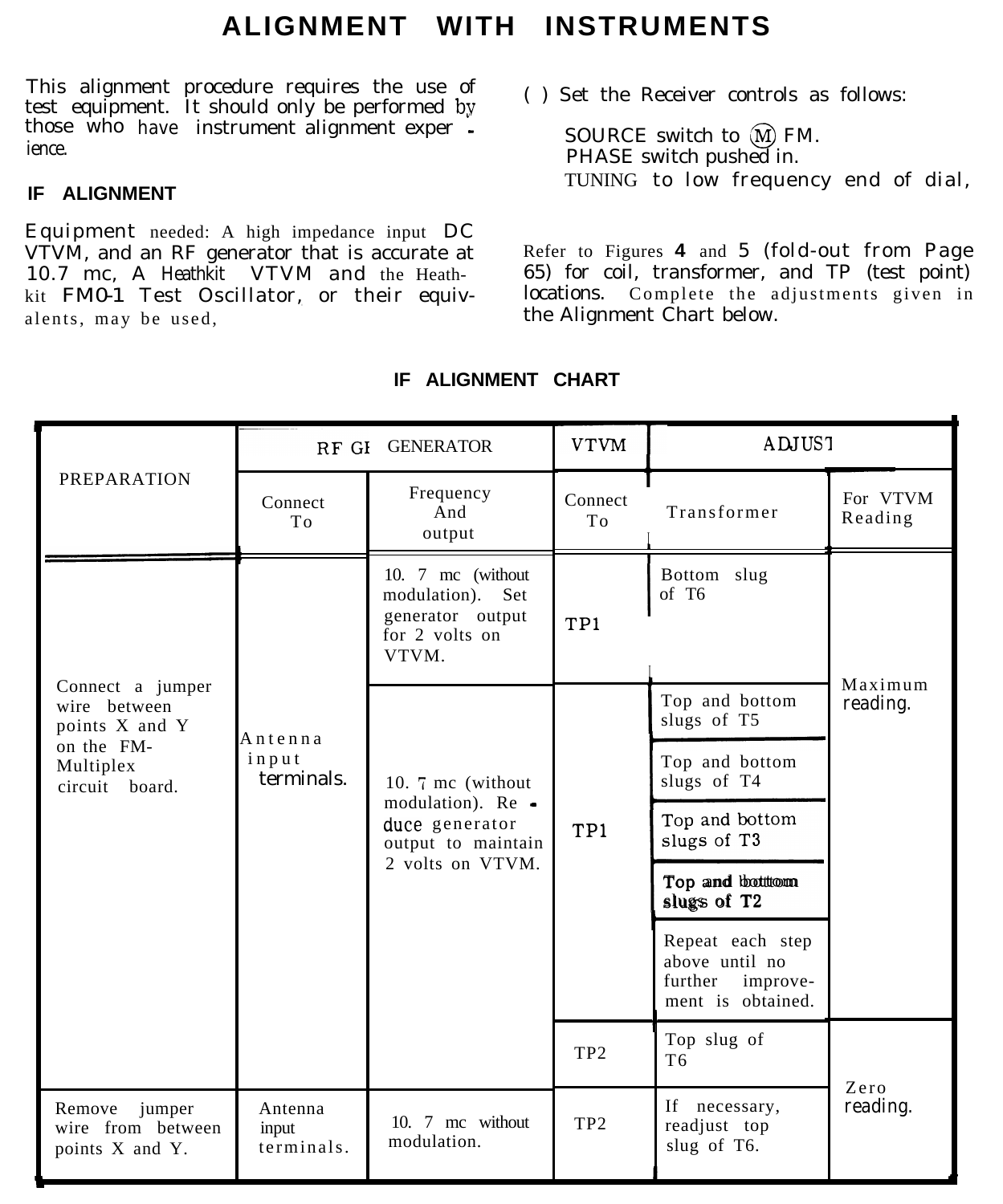## FRONT END ALIGNMENT

Equipment needed: An RF generator and a high input impedance DC VTVM.

Complete the steps in the following Alignment Chart.

# FRONT END ALIGNMENT CHART

|                | RF GENERATOR                                                                                                                 |                            |                           |                                          | ADJUST<br>FOR MAXIMUM<br>VTVM READING |  |
|----------------|------------------------------------------------------------------------------------------------------------------------------|----------------------------|---------------------------|------------------------------------------|---------------------------------------|--|
| <b>STEP</b>    | Connect<br>To                                                                                                                | Frequency<br>And<br>Output | <b>CONNECT</b><br>VTVM TO | <b>RECEIVER</b><br>TUNED TO              |                                       |  |
| $\mathbf{1}$ . | Antenna<br>terminals.<br>NOTE: It<br>may be<br>necessary<br>to loosely<br>couple RF<br>generator<br>leads to<br>Tuner input. | 90 mc                      | TP1                       | maximum<br>To<br>reading near<br>$90$ mc | T1                                    |  |
| 2.             | Readjust the dial pointer so it coincides with the 90 mc<br>marking on the dial.                                             |                            |                           |                                          |                                       |  |
| 3.             | Antenna<br>terminals                                                                                                         | 106 mc                     | TP1                       | 106 mc                                   | C14                                   |  |
| $\ddot{}$      | Antenna<br>terminals                                                                                                         | 106 mc                     | TP1                       | 106 mc                                   | Cl and C6                             |  |
| 5.             | Repeat steps 1, 3, and 4 until no further improvement<br>can be obtained.                                                    |                            |                           |                                          |                                       |  |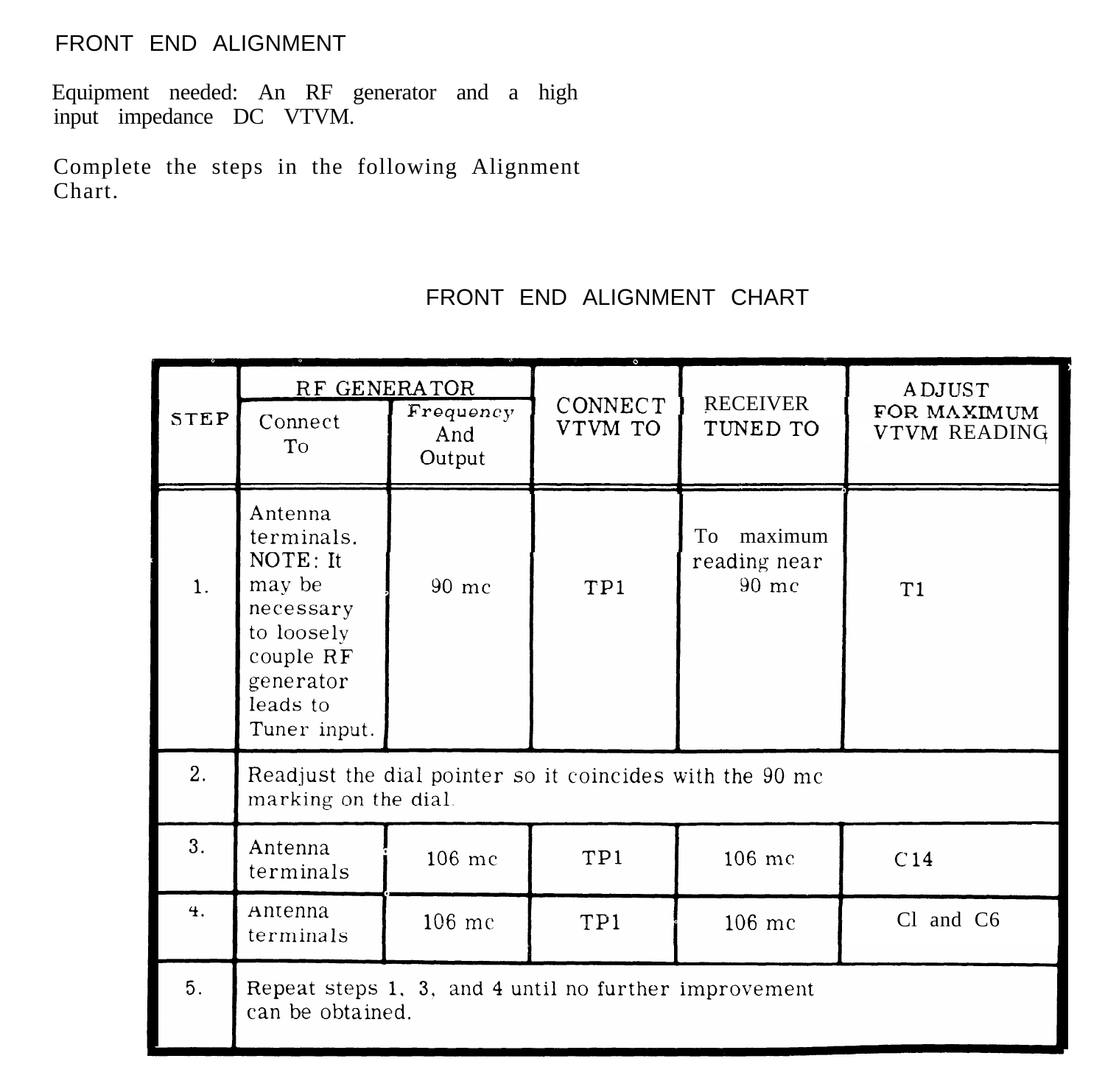#### STEREO ALIGNMENT

Equipment needed: Audio generator and AC VTVM. The Heathkit Models IG-72 or IG-82 Audio Generators and the Model IM-21 AC VTVM, or their equivalents may be used.

( ) Disconnect the negative lead of capacitor C39 from the circuit board at point R, See Figures 4 and 5 (fold-out from Page 65),

Complete the steps in the Stereo Alignment Chart and the steps that follow the chart.

|                                                                                             | <b>AUDIO GENERATOR</b>                           |                                                                  | <b>VTVM</b> | <b>ADJUST</b> |                                                             |
|---------------------------------------------------------------------------------------------|--------------------------------------------------|------------------------------------------------------------------|-------------|---------------|-------------------------------------------------------------|
| <b>PREPARATION</b><br><b>AND</b><br>CONTROL SETTINGS                                        | Connect To                                       | Frequency<br>And<br>output                                       | Connect To  | Coil          | For VTVM<br>Reading                                         |
| SOURCE<br>switch to $\widehat{M}$ FM.<br>PHASE switch<br>pulled out.                        | Negative<br>$(-)$ lead<br>of capac-<br>itor C39. | <b>38 kc</b> $(\pm 200 \text{ cps})$<br>. 01 volt rms<br>output. | TP3         | L8            | Maximum<br>reading (about<br>$.2$ volt rms).                |
| Push PHASE<br>switch in.<br>Adjust<br>PHASE con-<br>trol to about<br>2 o'clock<br>position. |                                                  | $67$ kc $.1$ volt<br>rms output.                                 |             | L6            | Minimum<br>reading (about<br>$\therefore$ 007<br>volt rms). |

STEREO ALIGNMENT CHART

- ( ) Disconnect the AC VTVM and the audio generator from the Receiver.
- ( ) Reconnect the negative  $(-)$  lead of capacitor C39 to the circuit board at point R and solder the connection.

NOTE: To obtain the most accurate alignment, coil L7 and transformer T7 should be adjusted by using an FM stereo broadcast signal, rather than by using instruments.

( ) Adjust coil L7 and transformer T7 bycompleting the steps under FM Stereo Adjustments on Page 48.

This completes the Stereo Alignment,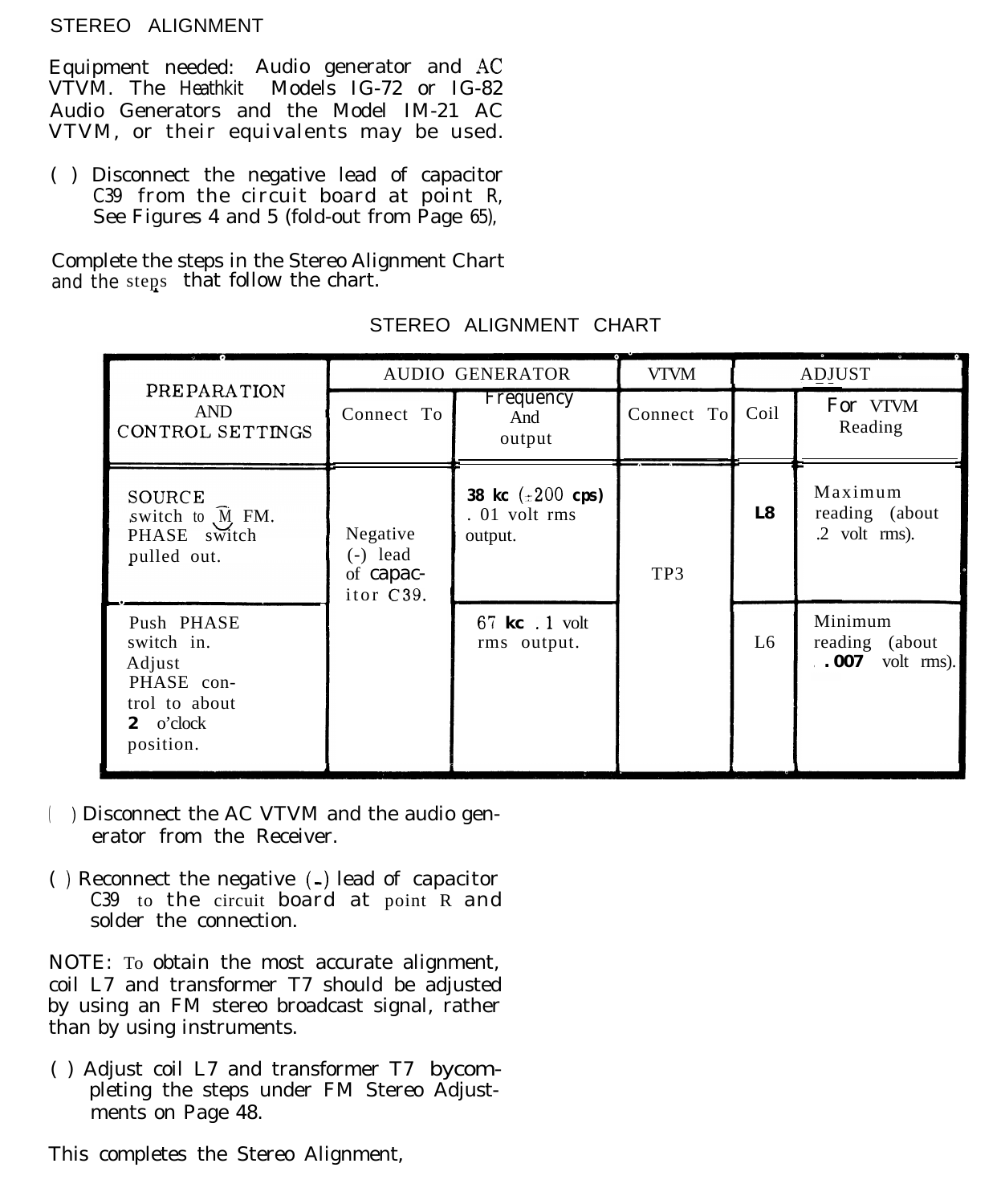#### CHANNEL SEPARATION TESTS

If an FM stereo generator is available, this generator may be used to check channel separation. To check separation, coil L7 and transformer T7 must be adjusted as outlined in the following steps.

Equipment needed: FM stereo generator and AC VTVM. If desired, an oscilloscope may also be used.

- Disconnect the negative (-) lead of capacitor C39 from the circuit board at point R,
- Connect the FM stereo generator output lead to the negative (-) lead of capacitor c39.
- ( ) Connect the AC VTVM (and oscilloscope if desired) to the RIGHT TAPE OUTPUT socket of the Receiver.
- ( ) Set the SOURCE switch on the Receiver to the S FM position.
- ) Set the FM stereo generator to the right channel output and use the 19 kc pilot signal with a 1 kc multiplex signal.
- ) Adjust coil L7 for maximum brilliance of the stereo indicator lamp.
- ( ) Pull out the PHASE switch, then adjust the PHASE control fully clockwise.

NOTE: Complete the following adjustments very carefully to obtain good stereo listening.

- ( ) Adjust transformer T7 as follows:
	- 1. Turn the slug (not more than one turn in either direction) until the sound output is clear,
	- <sup>2</sup> . Turn the slug counterclockwise to the point where the sound output just starts to become garbled, Note the position of the flag on the alignment tool.
- <sup>3</sup> . Turn the slug clockwise l/4 turn.
- ( > Readjust coil L7 until a null or minimum sound output is obtained. NOTE: If there are two nulls, use the null adjustment that is closer to the top of the coil. The proper adjustment should be close to the point of maximum brightness of the stereo indicator lamp.
- > Turn the PHASE control counterclockw ise for a maximum output reading, then push the PHASE switch in.
- ( ) Note the output reading on the VTVM. Then change the FM stereo generator to the left channel output and note the VTVM output reading for this position. The difference between the two output readings is the right channel separation, usually expressed in db (decibels).
- ( <sup>&</sup>gt; Disconnect the VTVM (and oscilloscope if used) from the RIGHT TAPE OUTPUT socket and connect it to the LEFT TAPE OUTPUT socket of the Receiver.
- $\begin{pmatrix} 1 & 1 \end{pmatrix}$ Turn the channel switch of the FM stereo generator to the right channel position, then to the left channel position, Note the output reading on the VTVM for each position. The left channel separation is the difference between these two readings.
- | | Disconnect the FM stereo generator, AC VTVM, and oscilloscope (if used) from the Receiver.
- ( <sup>&</sup>gt; Reconnect the negative lead of capacitor C39 to the circuit board at point R; then resolder the connection.

This completes the Channel Separation Tests.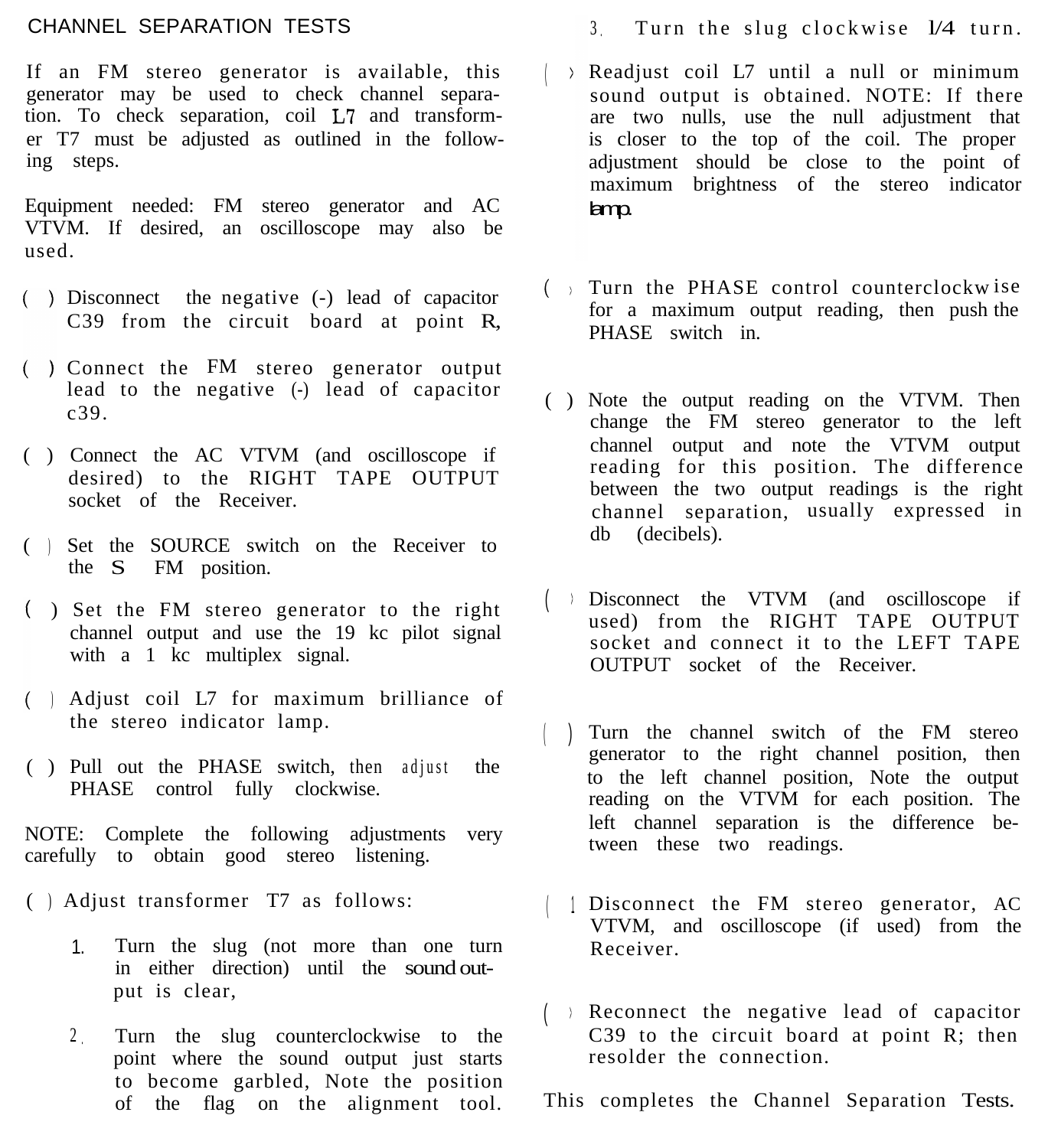# **SPECIFICATIONS**

# **FM SECTION**

|                                                | 88-108 mc,                                                                         |
|------------------------------------------------|------------------------------------------------------------------------------------|
| Antenna Input Impedance.                       | 300 $\Omega$ , balanced input.                                                     |
|                                                | 5 microvolts,*                                                                     |
| Intermediate Frequency (IF). $\cdots$          | 10.7 mc,                                                                           |
| Hum And Noise                                  | -50 db, 1 watt reference.                                                          |
| Audio Frequency Response.                      | Monophonic : $0$ to $-3$ db from 20 to $15,000$ cps.                               |
| Harmonic Distortion.                           | $1\%$ or less.*                                                                    |
| Image Ratio. . <b>DODDDDD0</b>                 | $-45$ db,*                                                                         |
| Capture Ratio. <b>DODDDD</b>                   | 3 db, $*$                                                                          |
|                                                | 150 kc per volt.                                                                   |
|                                                | $-35$ db,*                                                                         |
|                                                | $-80$ db,*                                                                         |
| Separation                                     | <b>30</b> db at 1000 cps.                                                          |
| <b>SECTION</b><br><b>AMPLIFIER</b>             |                                                                                    |
| Continuous Power Output. Ill                   | 10 watts per channel.                                                              |
| Music Power Output.                            | 15 watts per channel.*                                                             |
| Speaker Output Impedance.                      | 4 through 16 $\Omega$ .                                                            |
|                                                | 3500 $\Omega$ .                                                                    |
| Damping Factor, . • <b>nonononononon</b> nones | 50 or higher.                                                                      |
|                                                | Phono: -60 db; 10 MV reference-input shorted.<br>Auxiliary: -63 db; input shorted. |

\*Rated IHF (Institute of High Fidelity) Standards.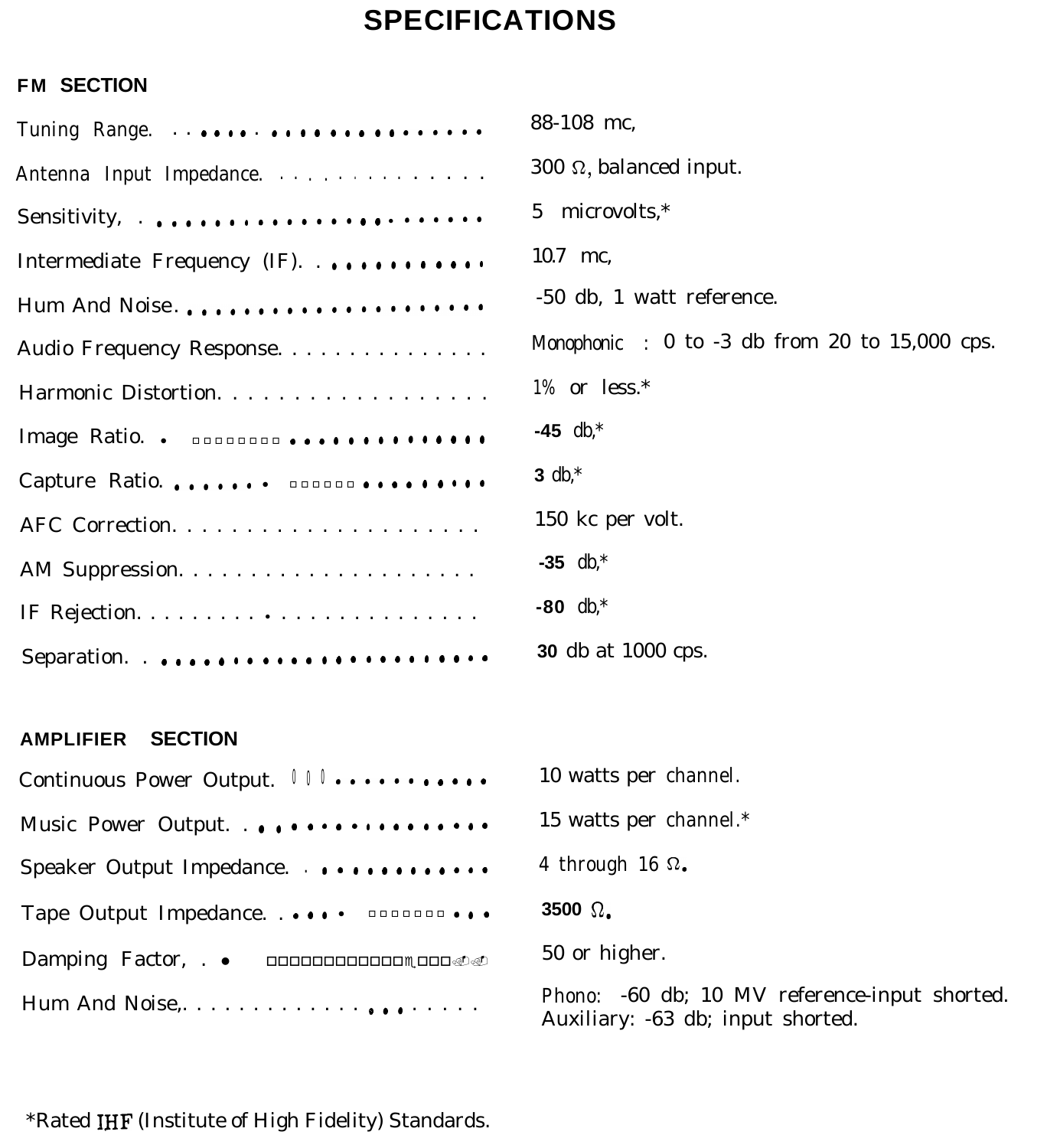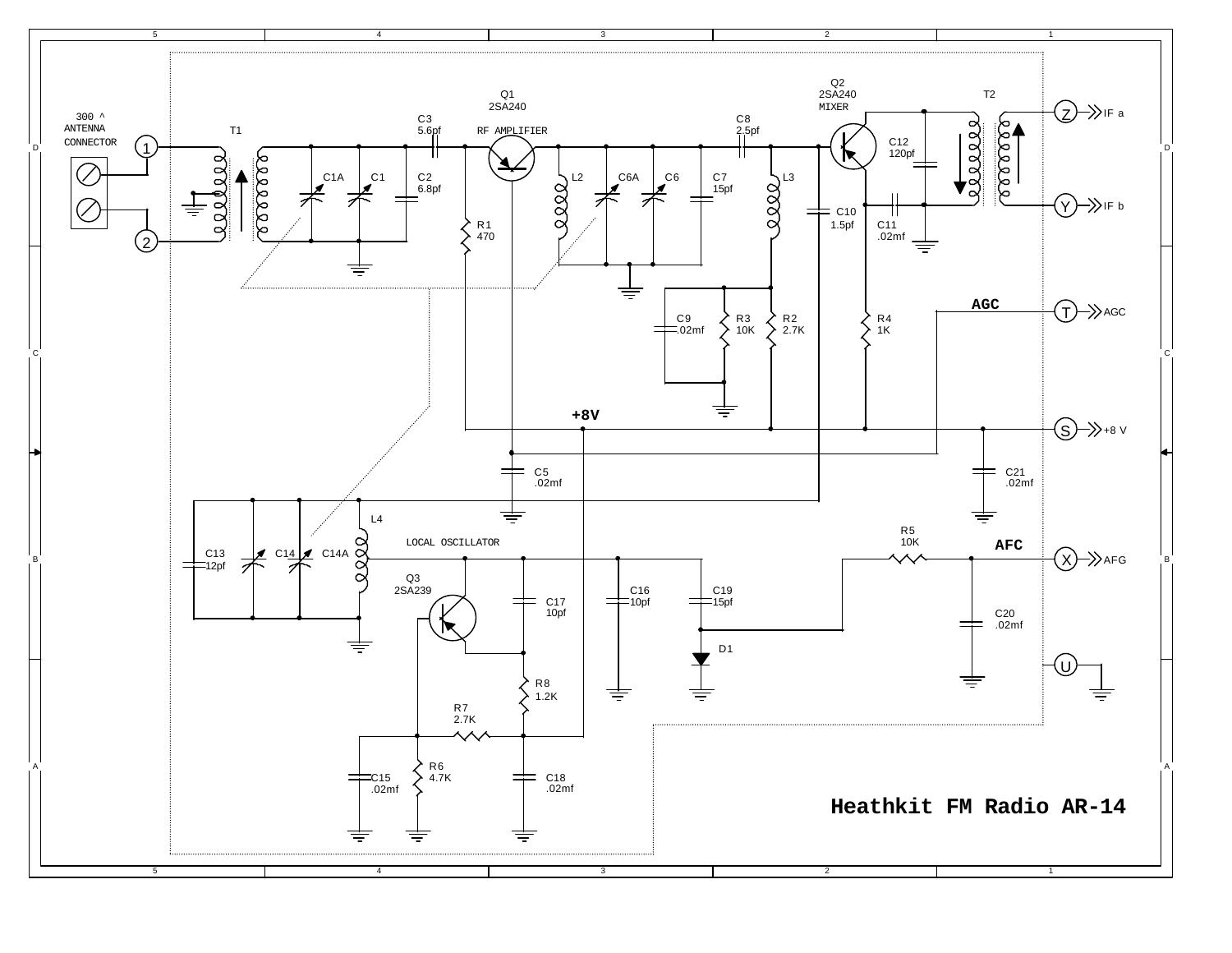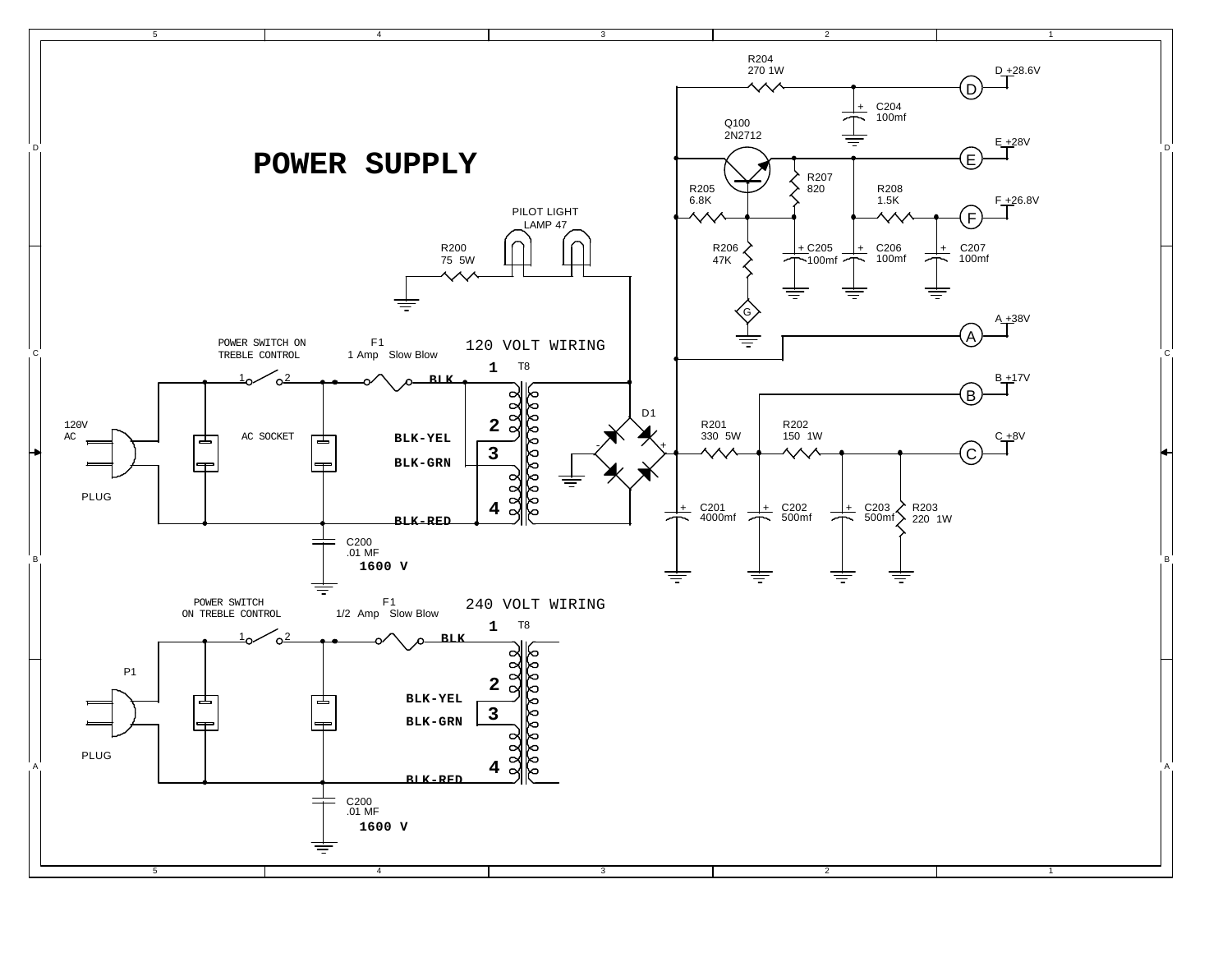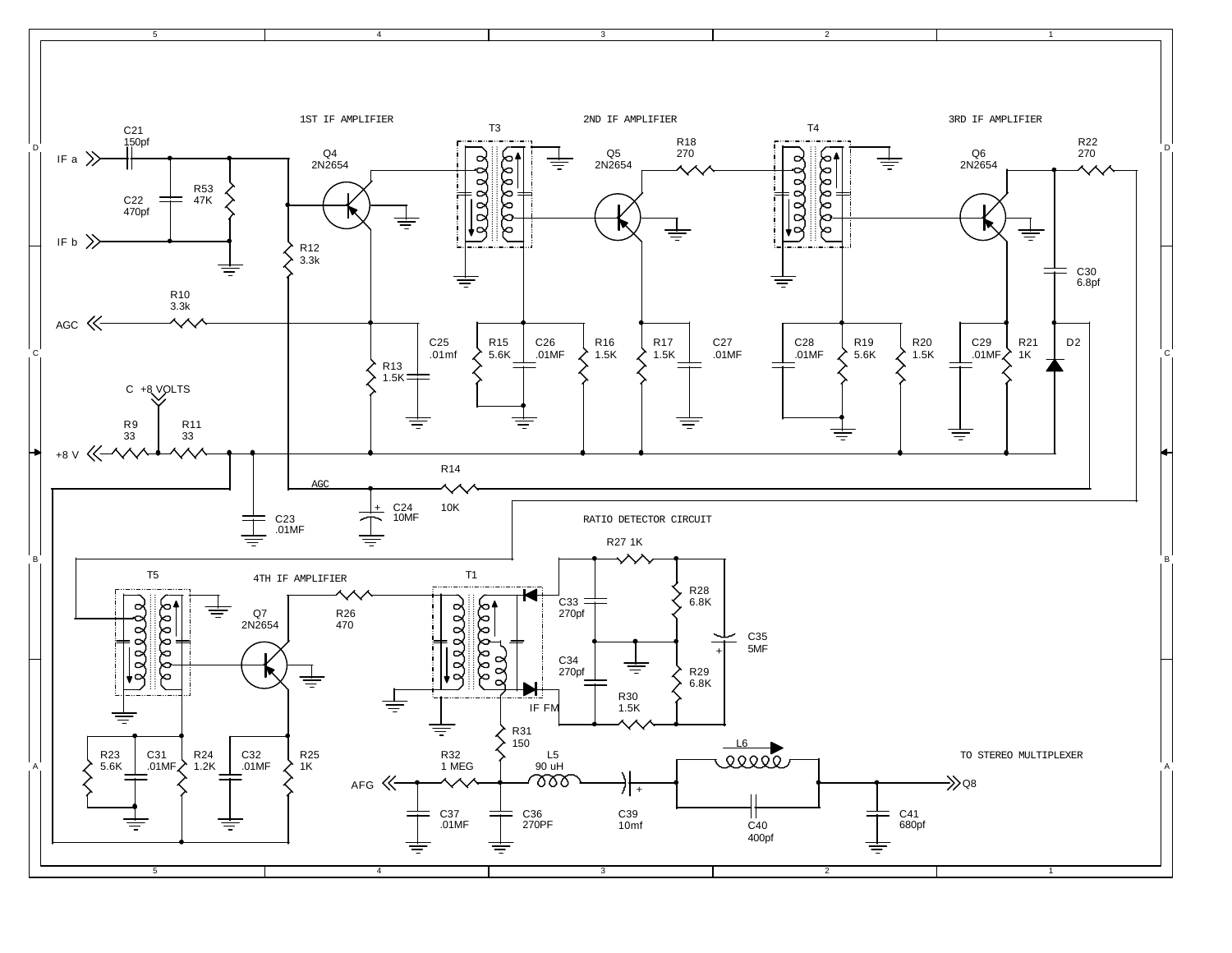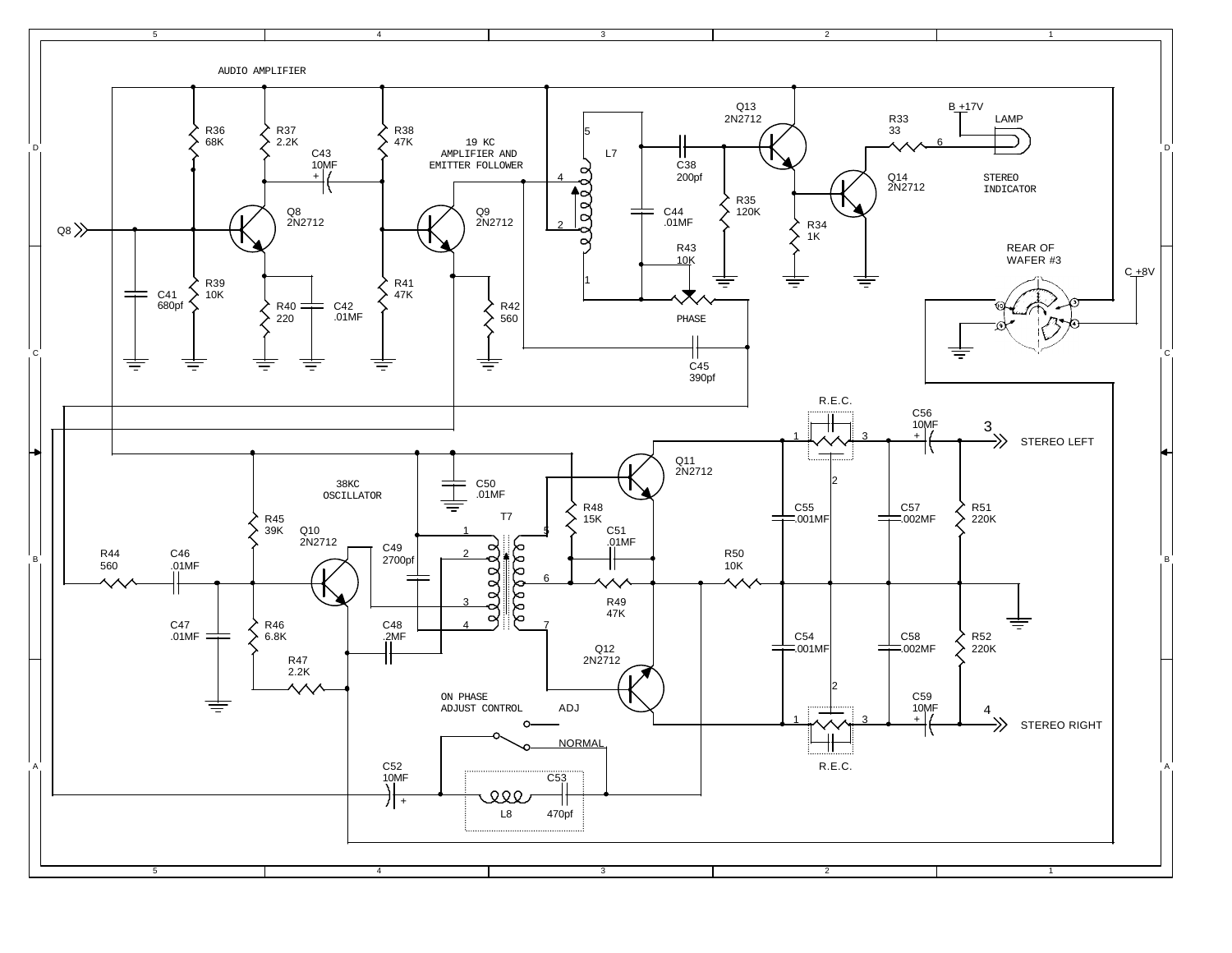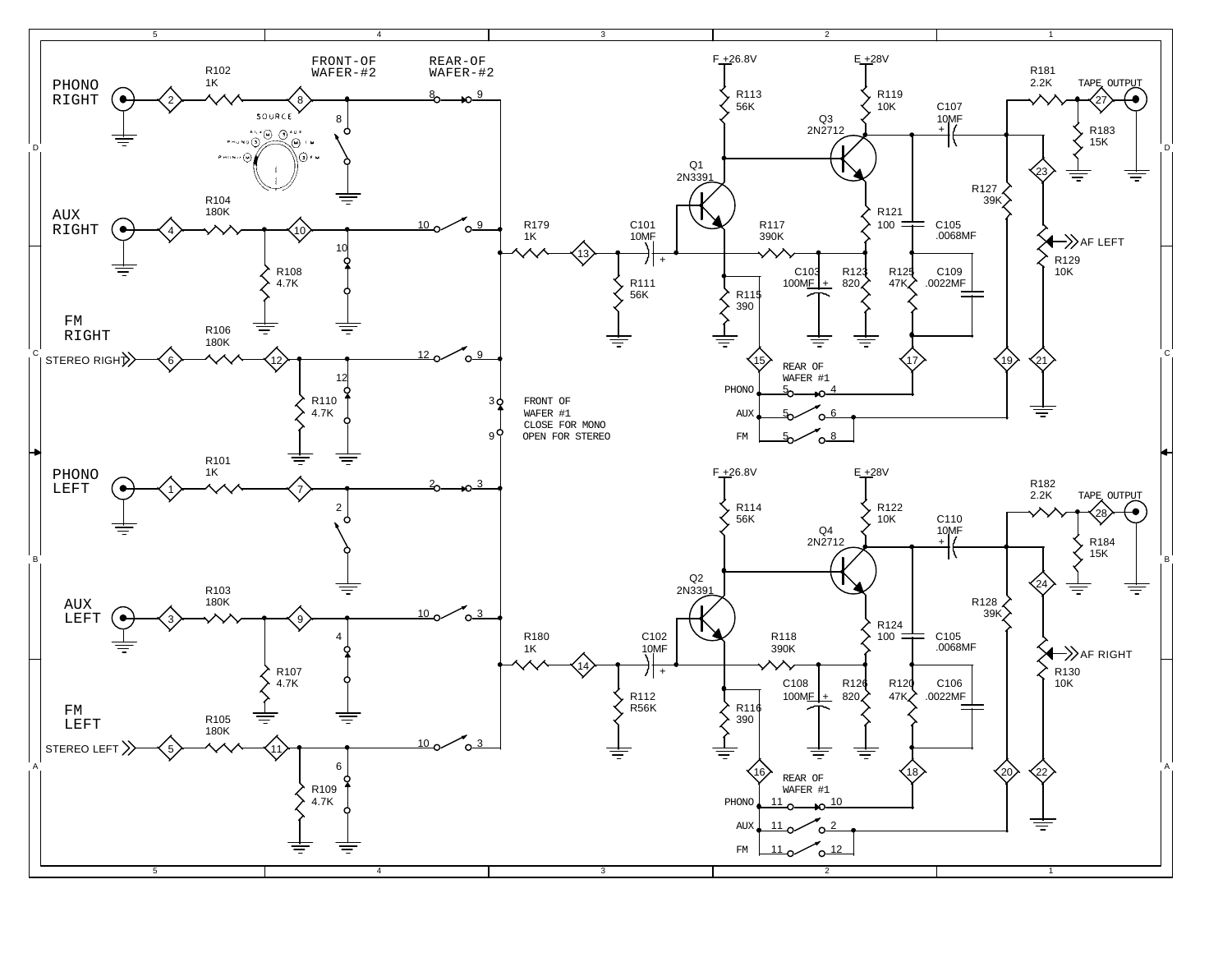